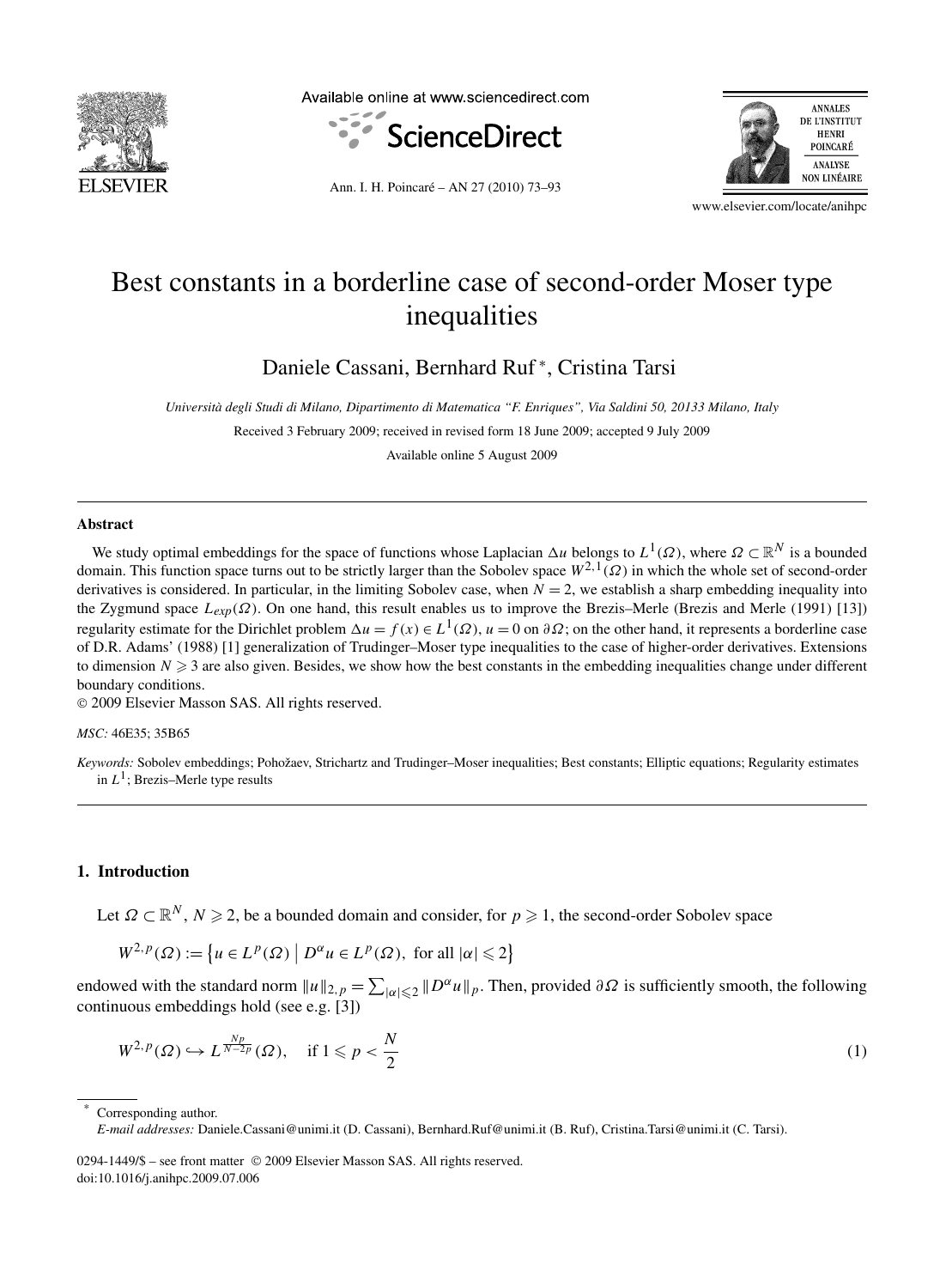In the so-called Sobolev *limiting case*  $p = \frac{N}{2}$  we have a striking difference between the cases  $p > 1$  and  $p = 1$ : by Pohožaev [36] and Strichartz [40] we have

$$
W^{2,p}(\Omega) \hookrightarrow L^{\phi}(\Omega), \qquad \phi(u) \sim e^{|u|^{\frac{p}{p-1}}}, \quad \text{if } p = \frac{N}{2} \text{ and } \boxed{p > 1} \tag{2}
$$

where  $L^{\phi}(\Omega)$  denotes the Orlicz space generated by the Young function  $\phi$  whose elements enjoy the integrability condition  $\int_{\Omega} \phi(u) dx < \infty$ , while

$$
W^{2,p}(\Omega) \hookrightarrow L^{\infty}(\Omega), \quad \text{if } p = \frac{N}{2} \text{ and } \boxed{p=1}
$$
 (3)

Optimality issues in the above embeddings concern mainly the following two aspects:

- finding the *smallest* target space for which the embedding holds
- obtaining the *sharp* form of the underlying inequalities by exhibiting the best constants.

The target spaces in the embeddings (1) and (2) turn out to be optimal within the  $L^p$  resp. Orlicz space framework, in the sense that they cannot be replaced by a smaller space within these classes of spaces. However, they are not always the best possible; indeed, the question whether the embeddings (1) and (2) may be improved by finding optimal target spaces has been addressed by many authors: the process ends up for  $p < \frac{N}{2}$  in the Lorentz space framework [32,35,5], see also [43] for a survey and [37] for the case  $p = 1$ , while in the case  $1 < p = \frac{N}{2}$  the optimal setting is given by the Hansson–Brezis–Wainger spaces [23,15]. In both cases the target space turns out to be optimal among all rearrangement invariant spaces (loosely speaking, the largest class of function spaces in which membership of a function depends only on its degree of summability, see Section 2.2) as established in [17,19,26] (see also [9,31] for further generalizations which however drop the linear space structure). Note that for  $p < \frac{N}{2}$ , the best constant in the corresponding embedding inequality for (1) is explicitly known only in the case  $p = 2$  (see [20,41,44]). In the Sobolev limiting case, namely  $p = \frac{N}{2}$ ,  $p > 1$ , the following sharp version of Trudinger–Moser type of the embedding (2) has been established by D.R. Adams [1]:

$$
\sup_{u \in C_0^2(\Omega), \|\Delta u\|_p \leq 1} \int_{\Omega} e^{\beta |u|^{\frac{p}{p-1}}} dx \leqslant c_0(\beta) |\Omega| \begin{cases} < \infty, & \text{if } \beta \leqslant \beta_N \\ = \infty, & \text{if } \beta > \beta_N \end{cases}
$$
\n
$$
(4)
$$

where  $\beta_N$  is explicitly known.

The embeddings (1) and (2) are closely related to the regularity problem for solutions of second-order PDE's. Indeed, consider as a reference model the following equation

$$
\begin{cases}\n-\Delta u = f(x), & \text{in } \Omega \\
u = 0, & \text{on } \partial\Omega\n\end{cases}
$$
\n(5)

where  $f \in L^p(\Omega)$ ,  $p \ge 1$ .

If  $p > 1$  then Eq. (5) has a unique (*weak*) solution  $u \in W_0^{1,p}(\Omega)$  (see e.g. [22]), and elliptic regularity theory (see [4]) then yields  $u \in W^{2,p}(\Omega)$  from which the sharp maximal degree of summability for the solutions follows from (1), (2) and the aforementioned optimal improvements.

In the case  $p = 1$ , i.e.  $f \in L^1(\Omega)$ , there is still a unique (*very weak* or *distributional*) solution  $u \in L^1(\Omega)$  of Eq. (5). Regularity theory now yields that  $u \in W_0^{1,1}(\Omega)$ , and also that  $\Delta u \in L^1(\Omega)$ ; however, in general it is *not true* that  $u \in W^{2,1}(\Omega)$ . This can be inferred from examples which show that in general  $u \notin L^{\frac{N}{N-2}}$   $(N \geq 3)$ , resp.  $u \notin L^{\infty}$  ( $N = 2$ ), in contrast to (1) and (3). Thus, we cannot use (1) and (3) to determine the maximal degree of summability for solutions of (5). Indeed, from the work of Maz'ya [30] (see also [38,14]) in dimension  $N \geq 3$  and Brezis–Merle [13] in the limiting case  $N = 2$  we have the following summability estimates for solutions *u* of (5):

$$
\sup_{\|f\|_{1}=1} \int_{\Omega} |u|^{q} dx \leq C(q) \begin{cases} < \infty, & \text{if } 1 \leq q < \frac{N}{N-2}, \\ = \infty, & \text{if } q = \frac{N}{N-2}, \end{cases} \qquad N \geq 3
$$
 (6)

$$
\sup_{\|f\|_1=1} \int_{\Omega} e^{\beta |u|} dx \leqslant C(\beta) \begin{cases} <\infty, & \text{if } \beta < 4\pi, \\ =\infty, & \text{if } \beta = 4\pi, \end{cases} \qquad N=2 \tag{7}
$$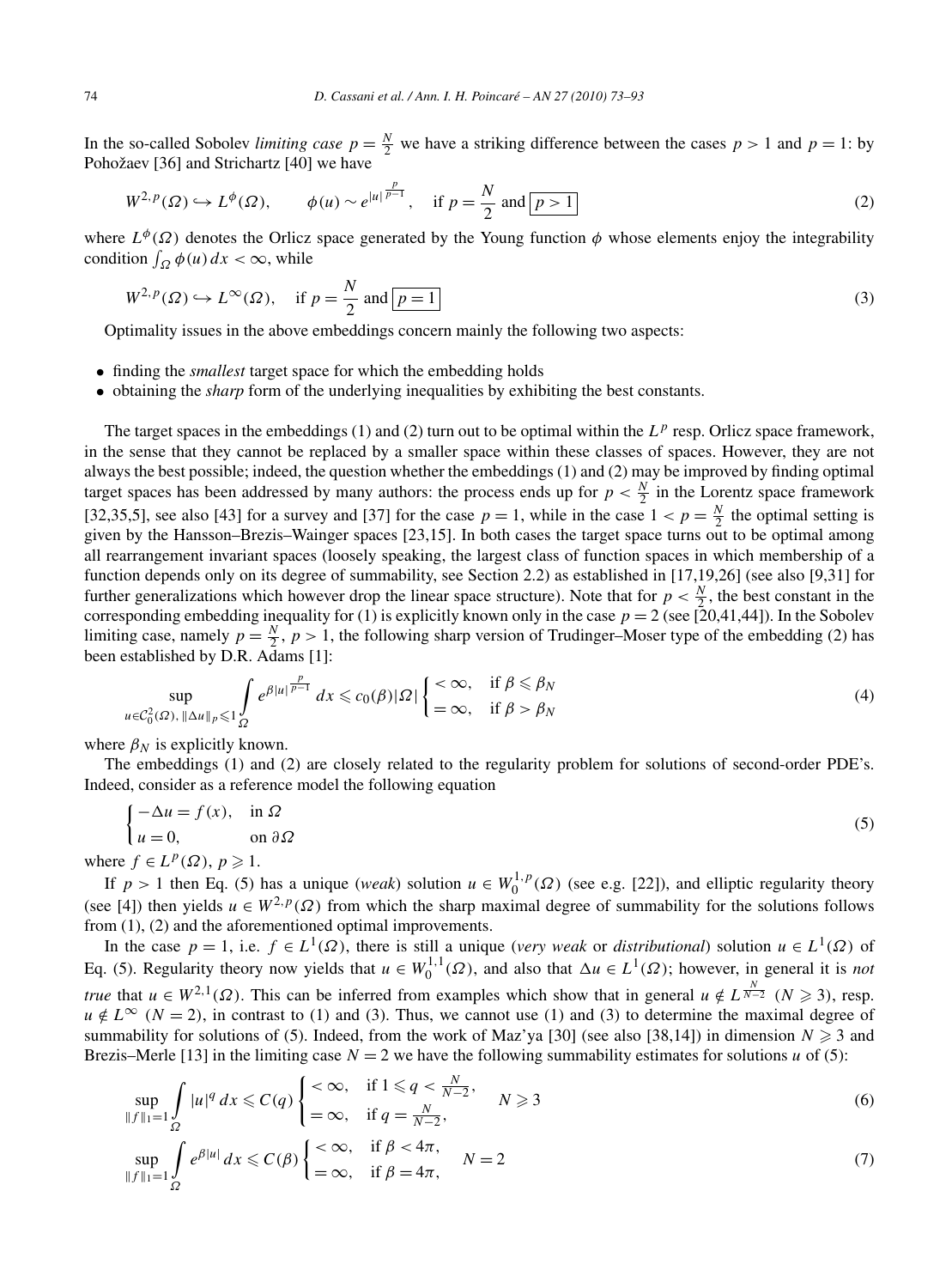We mention that the optimality of (6) (within the class of  $L^p$  spaces) was proved in [34]; see also [12] for a self contained survey on related problems with *L*<sup>1</sup> data.

The above mentioned solvability setting of Eq. (5) suggests to introduce a new function space which we define by completion as follows

$$
W^{2,p}_{\Delta}(\Omega) := cl \left\{ u \in C^{\infty}(\Omega) \cap C^0(\overline{\Omega}), \ u|_{\partial \Omega} = 0 : \|\Delta u\|_p < \infty \right\}
$$

where we have included the Dirichlet boundary condition.  $W_{\Delta}^{2,p}$  with the norm  $\|\Delta \cdot \|_p$  is a Banach space. Note that by the above

$$
W^{2,1}(\Omega) \cap W_0^{1,1}(\Omega) \subsetneq W^{2,1}_{\Delta}(\Omega)
$$

which is in contrast to the case  $p > 1$  where we always have

$$
W^{2,p}(\Omega) \cap W_0^{1,p}(\Omega) = W^{2,p}_{\Delta}(\Omega)
$$

with equivalence of the two norms. The non-equivalence of the norms in  $W^{2,1}$  and  $W^{2,1}_\Delta$  follows also from important results by D. Ornstein [33] which, applied to our situation, say that the  $L^1$ -norm of the mixed second-order derivatives cannot be bounded by  $\|\Delta \cdot \|_1$  (cf. also V.P. Ill'n [24]); for more details see Section 2.2.

The main purpose of our paper is to study *optimal* embeddings for the space  $W^{2,1}_\Delta(\Omega)$ . We begin with dimension  $N = 2$ : denoting by  $L_{exp}(\Omega)$  the *Zygmund space* (whose elements *u* satisfy  $\int_{\Omega} e^{\lambda u} dx < \infty$ , for some  $\lambda = \lambda(u) > 0$ , see Section 2.1), we prove the following

**Theorem 1.** *Let*  $N = 2$  *and*  $\Omega$  *be a bounded domain in*  $\mathbb{R}^2$ *. Then, the following embedding holds* 

$$
W^{2,1}_{\Delta}(\Omega) \hookrightarrow L_{exp}(\Omega) \tag{8}
$$

*namely*

$$
||u||_{L_{exp}} \leq \frac{1}{4\pi} ||\Delta u||_1
$$
\n(9)

*for any*  $u \in W_\Delta^{2,1}(\Omega)$ . Moreover, the constant appearing in (9) is sharp for any bounded domain  $\Omega \subset \mathbb{R}^2$ .

As a byproduct, we obtain *optimal* summability bounds for solutions of Eq. (5) which should be compared with the bounds in (7):

**Corollary 2.** Let  $\Omega$  be a bounded domain in  $\mathbb{R}^2$ . Let  $\Phi : \mathbb{R}^+ \to \mathbb{R}^+$  be a continuous function such that  $e^{4\pi t}\Phi(t)$  is *increasing as*  $t \to +\infty$ *. Then there exists a constant*  $C = C(\Phi) > 0$  *such that* 

$$
\sup_{u \in W_{\Delta}^{2,1}(\Omega), \, \|\Delta u\|_{1} = 1} \int_{\Omega} e^{4\pi |u|} \Phi\big(|u|\big) dx \leqslant C|\Omega|
$$
\n(10)

*if and only if Φ(t) is integrable near infinity.*

These ideas extend also to higher dimensions  $N \ge 3$ . Denoting by  $L^{p,\infty}(\Omega)$  the classical *weak-LP space* and by  $\omega_{N-1}$  the measure of the unit sphere in  $\mathbb{R}^N$ , we prove the following optimal result.

**Theorem 3.** Let  $\Omega \subset \mathbb{R}^N$ ,  $N \geqslant 3$ , be a bounded domain. Then, the following embedding holds

$$
W^{2,1}_{\Delta}(\Omega) \hookrightarrow L^{\frac{N}{N-2},\infty}(\Omega)
$$
\n<sup>(11)</sup>

*namely*

$$
||u||_{\frac{N}{N-2},\infty} \leq \frac{1}{\omega_{N-1}^{2/N}(N-2)N^{\frac{N-2}{N}}} ||\Delta u||_1
$$
\n(12)

*for any*  $u \in W^{2,1}_\Delta(\Omega)$ . Moreover, the constant appearing in (12) is sharp for any bounded domain  $\Omega \subset \mathbb{R}^2$ .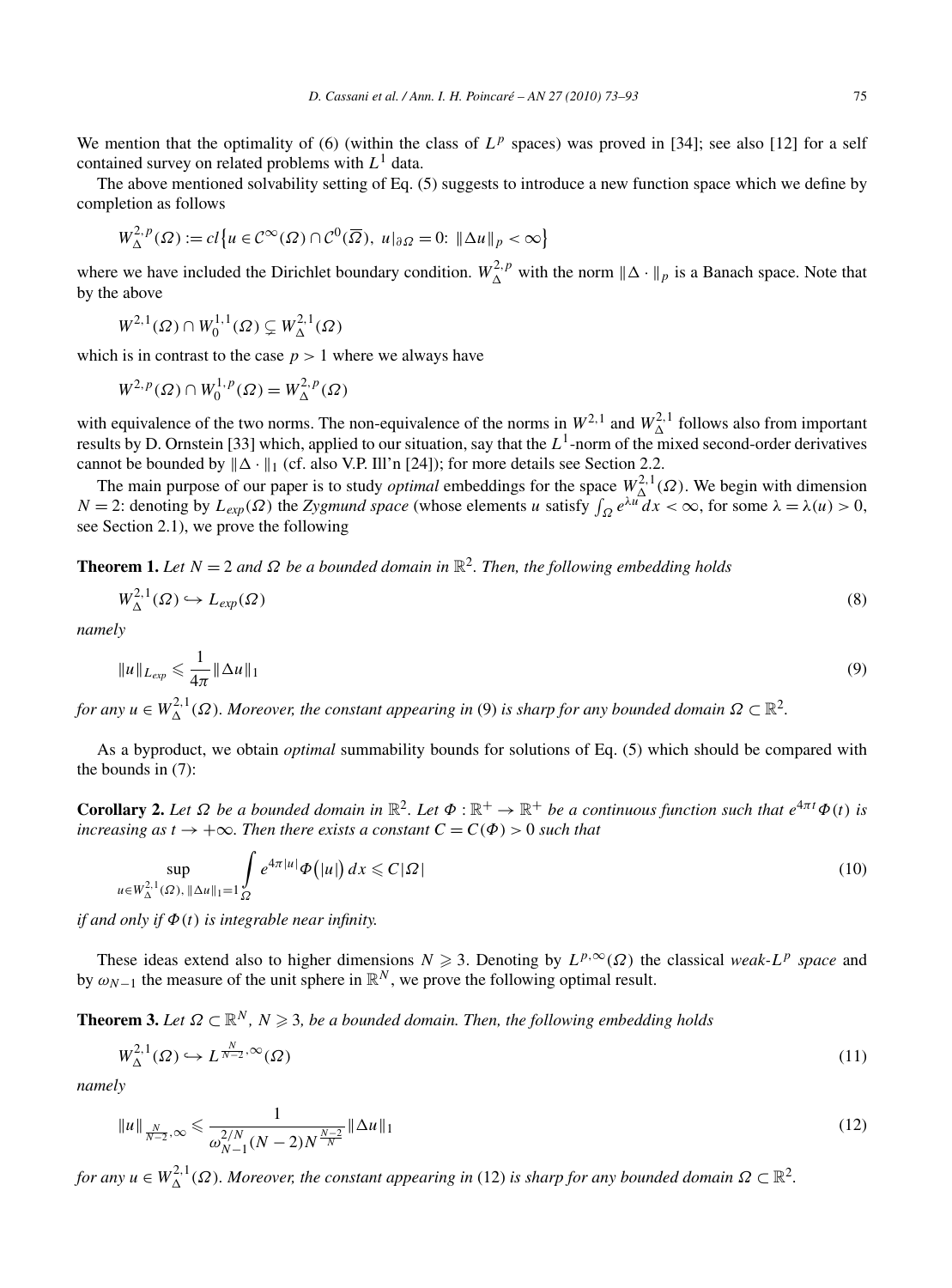As a consequence, one has the following improvement of (6):

**Corollary 4.** Let  $\Omega \subset \mathbb{R}^N$ ,  $N \geq 3$ , be a bounded domain. Let  $\Phi : \mathbb{R}^+ \to \mathbb{R}^+$  be a continuous function such that  $t^{\frac{N}{N-2}}\Phi(t)$  is increasing as  $t \to +\infty$ . Then, there exists a constant  $C = C(\Phi) > 0$  such that

$$
\sup_{u \in W^{2,1}_{\Delta}(\Omega), \, \|\Delta u\|_{1}=1} \int\limits_{\Omega} |u|^{\frac{N}{N-2}} \Phi\big(|u|\big) dx \leqslant C|\Omega|
$$

*if and only if Φ(t)/t is integrable near infinity.*

The embeddings (1)–(3) are proved by first considering smooth functions with compact support in  $\Omega$ , and then by completion in the space  $W_0^{2,p}(\Omega)$  whose elements vanish together with their gradients on the boundary. Then, provided the boundary  $\partial \Omega$  is sufficiently smooth, the embeddings (1)–(3) for the space  $W^{2,p}(\Omega)$  (regardless of boundary conditions) are obtained by extending the  $C_0^{\infty}(\Omega)$  functions outside  $\Omega$  to functions belonging to  $W^{2,1}(\mathbb{R}^N)$ and controlling the extension by means of extension theorems, see [16]. However, this procedure does not preserve the embedding constants. Also, it is a rather difficult issue to establish whether different boundary conditions affect the best embedding constants.

We give here an *optimal* embedding result also for the space

$$
W^{2,1}_{\Delta,0}(\Omega) := cl \left\{ u \in \mathcal{C}_c^{\infty}(\Omega) : \|\Delta u\|_1 < \infty \right\}
$$

which consists of functions which vanish together with their gradient on the boundary.

**Theorem 5.** Let  $\Omega \subset \mathbb{R}^N$  be a bounded domain containing the origin. Then, for all radially symmetric  $u \in W_{\Delta,0}^{2,1}(\Omega)$ , *the following inequalities hold*

$$
\|u\|_{L_{exp}} \leq \frac{1}{8\pi} \|\Delta u\|_1, \quad N = 2
$$
\n(13)

$$
||u||_{\frac{N}{N-2},\infty} \leq \frac{1}{2\omega_{N-1}^{2/N}(N-2)N^{\frac{N-2}{N}}} ||\Delta u||_1, \quad N \geq 3
$$
\n(14)

*where the constants in* (13) *and* (14) *are the best possible, independently of the domain.*

From Theorem 5 we obtain, analogous to Corollary 2, the following maximal degree of summability for radial functions belonging to the space  $W_{\Delta,0}^{2,1}(\Omega)$ :

**Corollary 6.** Let  $N = 2$  and  $\Phi : \mathbb{R}^+ \to \mathbb{R}^+$  be a continuous function, such that

 $e^{8\pi t}\Phi(t)$  *is monotone increasing as*  $t \to +\infty$ 

*Then there exists a constant*  $C = C(\Phi) > 0$  *such that* 

$$
\sup_{u \in W_{\Delta,0}^{2,1}(\Omega), \, \|\Delta u\|_1=1} \int_{\Omega} e^{8\pi |u|} \Phi\big(|u|\big) dx \leqslant C|\Omega|
$$

*if and only if Φ(t) is integrable near infinity.*

**Remark 7.** One actually proves a stronger result, as Theorem 5 and Corollary 6 hold in any bounded domain *Ω* ⊂ R*<sup>N</sup>* provided  $u \in W^{2,1}_{\Delta,0}(\Omega)$  lies in the positive cone.

**Remark 8.** It is remarkable, and somewhat surprising, that the best embedding constant for the space  $W_{\Delta}^{2,1}(\Omega)$  turns out to be exactly twice the best constant for the space  $W_{\Delta,0}^{2,1}(\Omega)$ .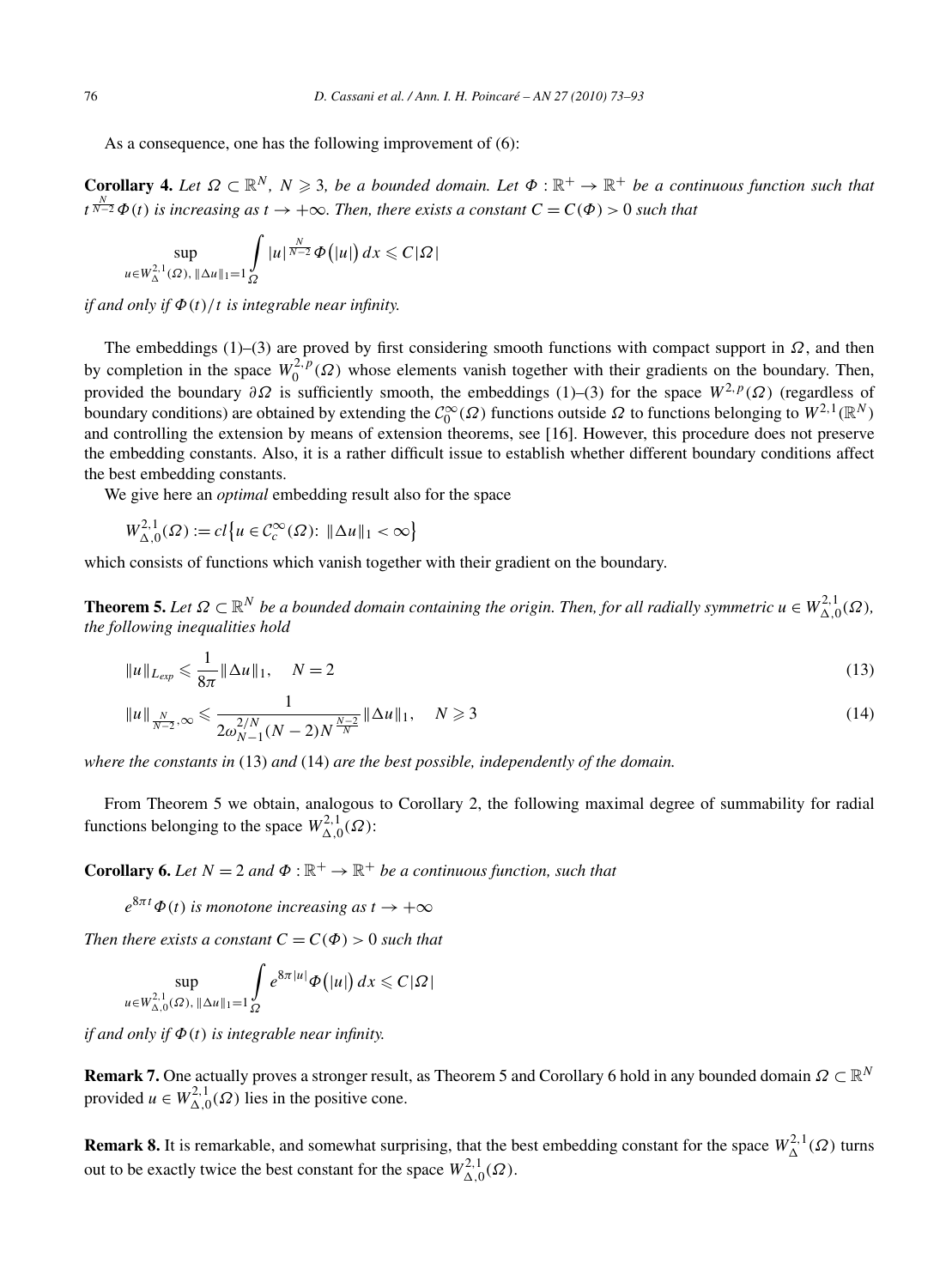**Remark 9.** In particular, we have the following uniform bound which has to be compared with the Brezis–Merle result (7), at least for radial or positive functions: there exists  $C_{\alpha} > 0$  such that

$$
\sup_{\in W_{\Delta,0}^{2,1}(\Omega), \|\Delta u\|_1=1} \int\limits_{\Omega} e^{\alpha|u|} dx < C_{\alpha} |\Omega|
$$

if and only if  $\alpha < 8\pi$ .

*u*∈*W*2*,*<sup>1</sup>

**Remark 10.** Corollary 6 can also be viewed as a natural extension of (4) to the limiting case  $p = 1$ .

We point out that the knowledge of the best embedding constant  $\frac{1}{4\pi}$  in inequality (9) is crucial to obtain the improvement (10) of the Brezis–Merle estimate (7). Further discussions on these topics are carried out in Section 6.

The target space in (11) and (14) is the best possible among all rearrangement invariant spaces; this is a consequence of what is proved in [21], in the more general setting of rearrangement invariant quasi-norms. In particular, the embedding (11) is not new, but the methods developed so far do not provide the best constant in the corresponding inequality. The embedding (11) can also be obtained by joining some results of [8] and [32], but again the methods involved are not suitable to obtain sharp constants. Here we give a new and more direct proof of the above embeddings which on one hand covers the natural situation of functions having just zero boundary conditions (i.e. belonging to  $W^{2,1}_\Delta(\Omega)$ ), and which on the other hand enables us to trace the best constants in the embedding inequalities for  $W^{2,1}_\Delta(\Omega)$  as well as for  $W^{2,1}_{\Delta,0}(\Omega)$ .

The proof of the above results proceeds along the following lines: first we derive uniform bounds for positive and super-harmonic radially symmetric functions. Then the Talenti comparison principle will enable us to remove these restrictions and thus to cover the general case. Finally, we show by constructing explicit counterexamples that the estimates are sharp.

The paper is organized as follows: in Section 2, we first recall some classical function space settings, and then we collect in a unified fashion some well-known results on equivalence and non-equivalence of Sobolev norms, which justify as well as motivate the introduction of the space  $W_{\Delta}^{2,1}(\Omega)$ . In Section 3 we focus on the limiting case  $N = 2$  for which we develop the main ideas which lead to the proof of Theorem 1. Similar ideas are then exploited in Section 4 to handle the case of compactly supported functions. In Section 5 we show how the previously developed techniques extend to the higher dimensional case  $N \geq 3$ . In the final section, Section 6, we discuss further consequences of the achieved results.

## **2. Preliminaries**

#### *2.1. Some classical function spaces*

We recall some basic definitions, for which our main reference is [11]. We start with the rearrangement of functions in the sense of Hardy and Littlewood (see also [25]).

Let  $\phi: \Omega \to \mathbb{R}$  be a measurable function; denoting by |*S*| the Lebesgue measure of a measurable set  $S \subset \mathbb{R}^N$ , let

$$
\mu_{\phi}(t) = \left| \left\{ x \in \Omega \colon \left| \phi(x) \right| > t \right\} \right|, \quad t \geq 0
$$

be the distribution function of  $\phi$ . The *decreasing rearrangement*  $\phi^*(s)$  of  $\phi$  is defined as the distribution function of  $\mu_{\phi}$ , that is

 $\phi^*(s) = |\{t \in [0, +\infty): \mu_\phi(t) > s\}| = \sup\{t > 0: \mu_\phi(t) > s\}, \quad s \in [0, |\Omega|]$ 

the *spherically symmetric rearrangement*  $\phi^{\sharp}(x)$  of  $\phi$  is defined as

$$
\phi^{\sharp}(x) = \phi^* \left( \frac{\omega_{N-1}}{N} |x|^N \right), \quad x \in \Omega^{\sharp}
$$

where  $\Omega^{\sharp} \subset \mathbb{R}^{N}$  is the open ball with center in the origin which satisfies  $|\Omega^{\sharp}| = |\Omega|$ . Clearly,  $u^*$  is a non-negative, non-increasing and right-continuous function on [0*,*∞*)*; moreover, the (non-linear) rearrangement operator has the following properties: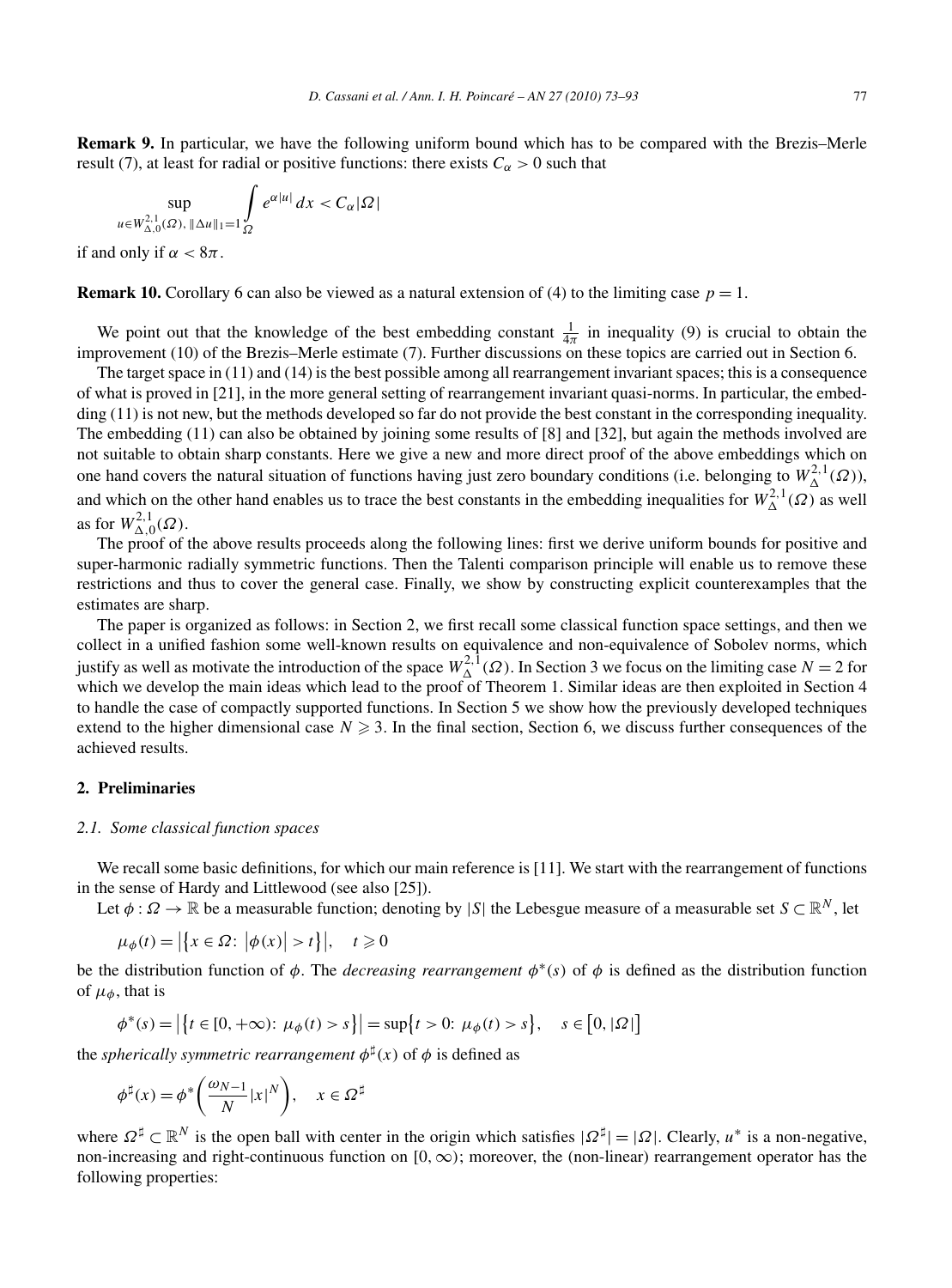- (i) Positively homogeneous:  $(\lambda u)^* = |\lambda| u^*, \lambda \in \mathbb{R}$ .
- (ii) Sub-additive:  $(u + v)^*(t + s) \le u^*(t) + v^*(s), t, s \ge 0.$
- (iii) Monotone:  $0 \le u(x) \le v(x)$  a.e.  $x \in \Omega \Rightarrow u^*(t) \le v^*(t), t \in (0, |\Omega|)$ .
- (iv) *u* and *u*<sup>∗</sup> are equidistributed, and in particular (a version of the Cavalieri Principle):

$$
\int_{\Omega} A(|u(x)|) dx = \int_{0}^{|\Omega|} A(u^*(s)) ds
$$

for any continuous function  $A : [0, \infty] \to [0, \infty]$ , non-decreasing and such that  $A(0) = 0$ .

(v) The following inequality holds (Hardy–Littlewood):

$$
\int_{\Omega} u(x)v(x) dx \leqslant \int_{0}^{|\Omega|} u^*(s)v^*(s) ds
$$

provided the integrals are defined.

(vi) The map  $u \mapsto u^*$  preserves Lipschitz regularity, namely  $* : Lip(\Omega) \to Lip(0, |\Omega|)$ .

The *Lorentz space*  $L^{p,\infty}(\Omega)$  is the collection of measurable functions  $u(x)$  on  $\Omega$  which satisfy  $||u||_{p,\infty} < \infty$ , where

$$
||u||_{p,\infty} := \sup_{t>0} t^{\frac{1}{p}} u^*(t), \quad 1 \leq p \leq \infty
$$

These spaces are sometimes called weak-*L<sup>p</sup>* spaces, as it can be shown that  $u \in L^{p,\infty}(\Omega)$  if and only if  $u^{\sharp}(x) \leq$  $C|x|^{N/p}$ ; hence, *u* belongs to  $L^q(\Omega)$  for all  $q < p$ , but not to  $L^p(\Omega)$ . Notice that  $\|\cdot\|_{p,\infty}$  is just a quasi-norm, however it turns out to be equivalent to a genuine norm.

The *Zygmund space*  $L_{exp}(\Omega)$  consists of all measurable functions  $u(x)$  on  $\Omega$  for which there is a constant  $\lambda = \lambda(u)$ such that

$$
\int_{\Omega} e^{\lambda|u|} dx < \infty \tag{15}
$$

The integral appearing in (15) does not satisfy the properties of a norm. However, the quantity

$$
||u||_{L_{exp}} = \sup_{t \in (0, |\Omega|)} \frac{u^*(t)}{1 + \log(\frac{|\Omega|}{t})}
$$
(16)

defines a quasi-norm on *Lexp(Ω)* which turns out to be equivalent to a real norm. We mention that the Zygmund space *Lexp(Ω)* appears as a limiting case of the Marcinkiewicz interpolation theorem (see also [10]) and coincides with the borderline case of the Hansson–Brezis–Wainger spaces [15,23]. Notice that the Zygmund space *Lexp(Ω)* can also be viewed as a weighted Lorentz  $L^{1,\infty}$  space, more precisely, following Lorentz [29] we can set

$$
\Lambda^{1,\infty}(w) = \left\{ u \text{ measurable: } \sup_{t \in (0,|\Omega|)} u^*(t)w(t) < \infty \right\}
$$

with respect to the positive, increasing weight function

$$
w(t) = \left[1 + \log\left(\frac{|\mathcal{Q}|}{t}\right)\right]^{-1}
$$

Thus, clearly  $L_{exp} = \Lambda^{1,\infty}(w)$ . The Lorentz space  $L^{p,\infty}(\Omega)$  and the Zygmund space  $L_{exp}(\Omega)$  are related to each another and to the  $L^p$  spaces by the following continuous embeddings

$$
L^{\infty}(\Omega) \hookrightarrow L_{exp}(\Omega) \hookrightarrow L^{p}(\Omega) \hookrightarrow L^{p,\infty}(\Omega) \hookrightarrow L^{1}(\Omega), \quad 1 < p < \infty
$$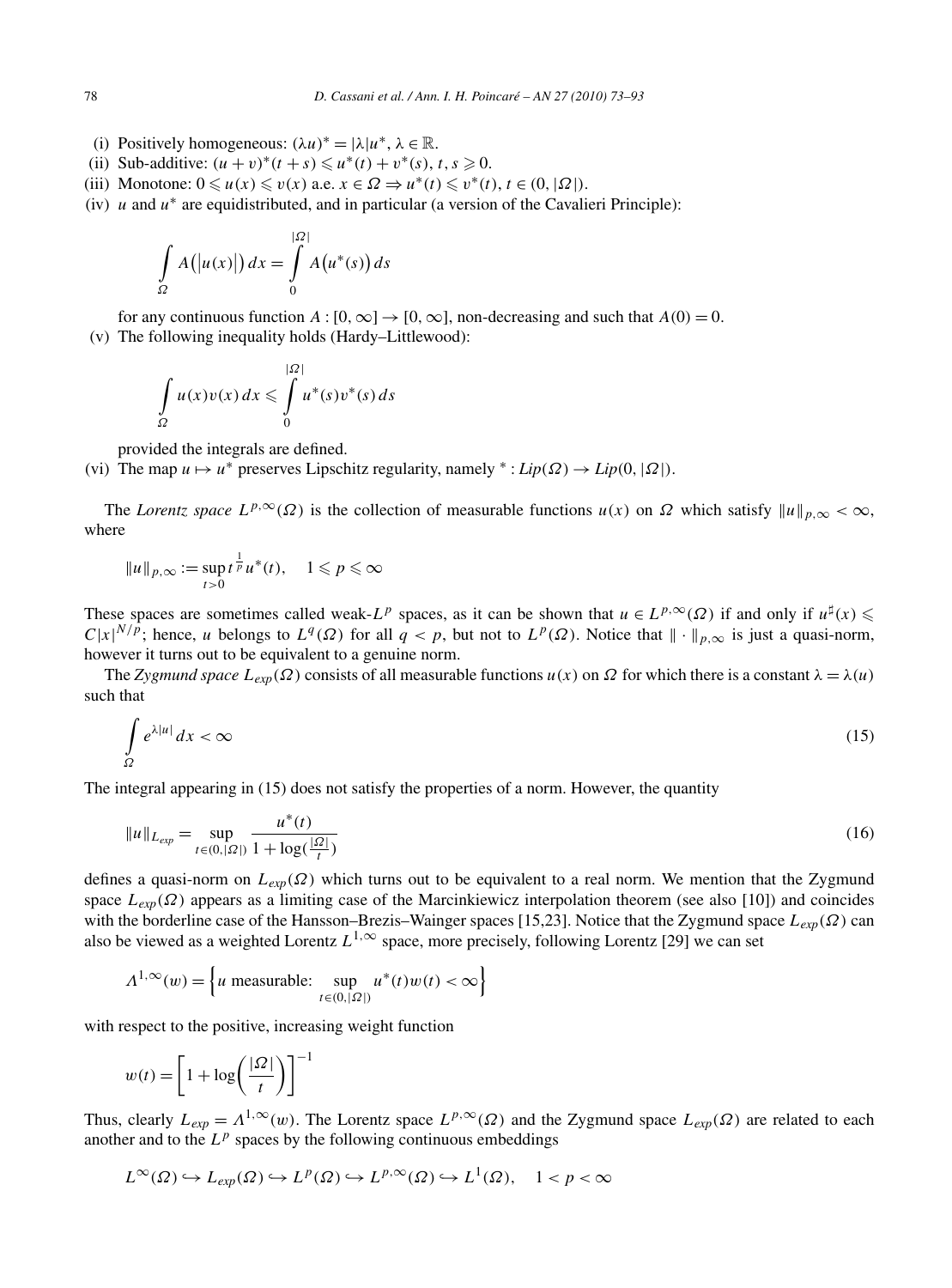The *Orlicz class*  $L^{\phi}(\Omega)$ , generated by a Young function  $\phi$  (a non-increasing convex function from [0, ∞*)* into  $[0, \infty]$  such that  $\phi(0) = 0$ , is defined as the class of all measurable functions *u* on  $\Omega$  which satisfy

$$
\int\limits_{\Omega}\phi\bigg(\frac{|u|}{\lambda}\bigg)\,dx < \infty
$$

for some  $\lambda > 0$ ; a norm on  $L^{\phi}(\Omega)$  is given by (Luxemburg norm)

$$
||u||_{L^{\phi}(\Omega)} = \inf \left\{ \lambda > 0 : \int_{\Omega} \phi\left(\frac{|u|}{\lambda}\right) dx \leq 1 \right\}
$$

All function spaces recalled so far are examples of rearrangement invariant spaces, which we define next: a Banach space  $(X(\Omega), \| \cdot \|_X)$  of real-valued measurable functions in  $\Omega \subseteq \mathbb{R}^N$  is called a *rearrangement invariant space* (r.i. space) provided:

(i)  $0 \le v \le u$  a.e. in  $\Omega$  then  $u \in X(\Omega) \Rightarrow v \in X(\Omega)$  and  $||v||_X \le ||u||_X$ ,

(ii)  $0 \leq u_n \nearrow u \in X(\Omega)$  a.e. then  $||u_n||_X \nearrow ||u||_X$ , (iii)  $\|\mathbf{1}_G\|_X < \infty$  for every  $G \subset \Omega$  such that  $|G| < \infty$ ,

(iv) for every  $G \subset \Omega$  with  $|G| < \infty$  there exists  $C > 0$  such that  $\int_G u \, dx < C ||u||_X$ ,

(v) if  $u \in X(\Omega)$  and  $u^* = v^*$ , then  $v \in X(\Omega)$  and  $\|v\|_X = \|u\|_X$ .

Let  $X(\Omega)$  be an r.i. space over a domain with finite measure; then the following embeddings hold

$$
L^{\infty}(\Omega) \hookrightarrow X(\Omega) \hookrightarrow L^{1}(\Omega), \quad |\Omega| < \infty
$$

2.2. The space 
$$
W^{2,1}_{\Delta}(\Omega)
$$

As mentioned above, the introduction of the space  $W_{\Delta}^{2,1}(\Omega)$  becomes necessary due to the failure of the equivalence  $W_{\Delta}^{2,p}(\Omega) \equiv W^{2,p} \cap W_0^{1,p}(\Omega)$  which holds only for  $1 < p < \infty$ . Indeed, the equivalence between the full Sobolev norm  $||u||_{2,p}$  and  $||Lu||_p$   $(1 < p < \infty)$  for any second-order strictly elliptic operator of the form  $Lu = \sum_{i,j=1}^{N} a_{i,j}(x)D_{i,j}u + b_i(x)D_iu + c(x)u$ , where  $a_{i,j} \in C^0(\overline{\Omega})$ ,  $b_i, c \in L^{\infty}(\Omega)$  and  $c \le 0$ , can be proved by standard elliptic theory, see [22, Lemma 9.17].

For  $p = 1$  the above equivalence property between the Sobolev norm and the norm  $\|\Delta \cdot \|_1$  breaks down; actually, it was proved by D. Ornstein [33] that the quantity  $||D^{\alpha}u||_1$ , where  $\alpha$  is a multi index of length  $|\alpha| = m \ge 2$ , cannot be uniformly bounded by any linear combination of the *L*1-norm of the remaining derivatives of order *m*. As a consequence one has

$$
W^{2,1}(\Omega) \subsetneq W^{2,1}(\Omega)
$$
 and  $W^{2,1}(\Omega) \subsetneq W^{2,1}(\Omega)$ 

where  $M := \{ \text{off-diagonal derivatives of length } m \}$ . Note that the first inclusion is strict also for  $p > 1$  as a consequence of [24] and the Marcinkiewicz interpolation theorem. On the other hand, the strictness of the second inclusion is closely connected to the value  $p = 1$ . This feature can be seen also in the very general setting of an *r.i. space*  $(X, \|\cdot\|_X)$ ; define on measurable functions on  $[0, |\Omega|]$  a dilation operator as follows

$$
E_t u := \begin{cases} u(st), & 0 \leq s \leq \min\{|\Omega|, |\Omega|/t\}, \\ 0, & \min\{|\Omega|, |\Omega|/t\} < s \leq |\Omega|, \end{cases} \quad t > 0
$$

and denote by  $h_X(t)$  the operator norm of  $E_t$ . Then, a device to measure how close  $\|\cdot\|_X$  is to the borderline  $L^1$  case, is provided by the Boyd indices defined as follows: the *lower Boyd index* is given by

$$
i_B(X) := \lim_{t \to 0} \frac{\log(1/t)}{\log[h_X(t)]}
$$

Analogously, the *upper Boyd index*  $I_B(X)$  is obtained by taking the above limit as  $t \to +\infty$ . Then, the inequality

$$
\left\|D^2u\right\|_X\leqslant C\|\Delta u\|_X
$$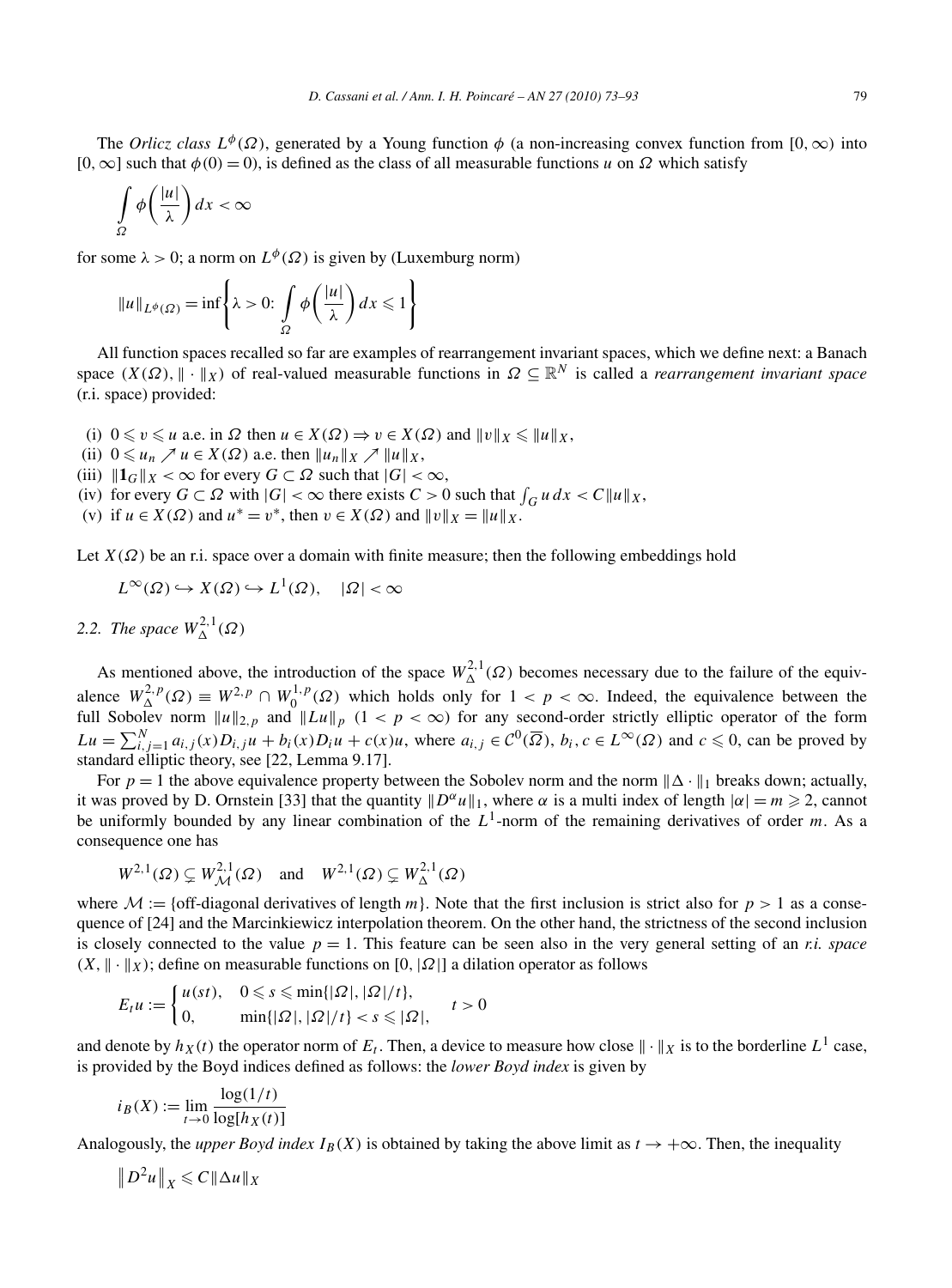for a positive constant *C* holds if and only if  $I_B(X)$  is finite and the lower Boyd index satisfies  $i_B(X) > 1$ . In the case of  $L^p$  spaces, one has  $h_X(t) = (1/t)^{1/p}$  hence  $I_B(L^p) = i_B(L^p) = 1/p$ , and thus in our case we encounter the borderline situation  $i_B(L^1) = 1$ ; see [11] and also [18] for a detailed discussion on this subject.

The theorem by Ornstein concerns the question of Sobolev embeddings in the case of missing derivatives in which some of the highest order derivatives are neglected, that is one looks for so-called reduced Sobolev inequalities; in this respect, the following somewhat surprising result was proved in [2]:

$$
||u||_{p^*} \leq C \sum_{\alpha \in \mathcal{M}} ||D^{\alpha}u||_p, \quad u \in C_c^{\infty}(\mathbb{R}^N), \quad p^* := \begin{cases} \frac{Np}{N - mp}, & N > mp \\ \infty, & p = 1 \text{ and } N = m \end{cases}
$$

In particular, the target space of the standard Sobolev embedding is preserved even for the space  $W_{\mathcal{M}}^{2,1}(\Omega)$  in which only completely mixed derivatives are considered; the case  $N = 2$  and  $p = 1$  was actually remarked in [39] whereas the analogous result for the Sobolev limiting case  $N = mp$ ,  $p > 1$  is established in [28]. In striking contrast to the *off-diagonal* case, (6)–(7) show that the target space for the embedding of  $W_\Delta^{2,1}(\Omega)$  is strictly larger than the target space of  $W^{2,1}(\Omega)$ .

We conclude this section by proving the following Meyers–Serrin type result for  $W^{2,1}_{\Delta}(\Omega)$ .

## **Proposition 11.** *Let us define*

$$
E^{2,1}(\Omega) := \left\{ u \in W_0^{1,1}(\Omega) : \, \Delta u \in L^1(\Omega) \right\}
$$

*Then,*  $E^{2,1}(\Omega)$  *endowed with the norm*  $\|\Delta \cdot \|_1$  *is a Banach space and*  $E^{2,1}(\Omega) = W^{2,1}_\Delta(\Omega)$ *.* 

**Proof.** If  $\{u_n\} \subset E^{2,1}$  is a Cauchy sequence, then  $\Delta u_n$  converges to some  $g \in L^1(\Omega)$  and thus  $\|\Delta u_n - \Delta u\|_1 \to 0$ where *u* is the unique solution to the problem  $-\Delta u = g(x)$ ,  $x \in \Omega$ , subject to the Dirichlet boundary condition. Since distributional and classical partial derivatives coincide whenever the latter exist, the set

$$
\left\{u \in C^{\infty}(\Omega) \cap C^{0}(\overline{\Omega}), u|_{\partial \Omega} = 0: ||\Delta u||_{1} < \infty\right\}
$$

is contained in  $E^{2,1}(\Omega)$ ; since  $E^{2,1}(\Omega)$  is complete, one has

$$
W^{2,1}_{\Delta}(\Omega) \subseteq E^{2,1}(\Omega)
$$

On the other hand, let  $u \in E^{2,1}(\Omega)$  and set  $g := \Delta u \in L^1(\Omega)$ . Let  $g_n \in C_c^{\infty}(\Omega)$  such that  $g_n \to g$  in  $L^1(\Omega)$  and let  $u_n$  be the unique solution of

$$
\begin{cases}\n-\Delta u_n = g_n(x), & x \in \Omega \\
u_n = 0, & x \in \partial\Omega\n\end{cases}
$$

By standard elliptic regularity,  $u_n \in C^{\infty}(\Omega) \cap C^0(\overline{\Omega})$  and satisfies  $u_{n|_{\partial\Omega}} = 0$ ; by definition,  $\|\Delta(u_n - u)\|_1 \to 0$  and hence  $u \in W_{\Delta}^{2,1}(\Omega)$ .  $\square$ 

#### **3. The limiting Sobolev case** *N* **= 2: Proof of Theorem 1**

#### *3.1. The radially symmetric case*

Here we assume  $\Omega = B_R$ , the open ball of radius R centered at the origin of  $\mathbb{R}^2$  and let us denote by  $W_{\Delta, rad}^{2,1}(B_R)$ the radial part of  $W_{\Delta}^{2,1}(B_R)$ , namely the subspace consisting of radially symmetric functions. We have

**Proposition 12.** *The following inequality holds*

$$
||v||_{L_{exp}(B_R)} \leq \frac{1}{4\pi} ||v||_{W_{\Delta,rad}^{2,1}(B_R)}
$$
(17)

*for any*  $v \in W^{2,1}_{\Delta,rad}(B_R)$  *such that*  $\Delta v \leq 0$  *and*  $v \geq 0$ .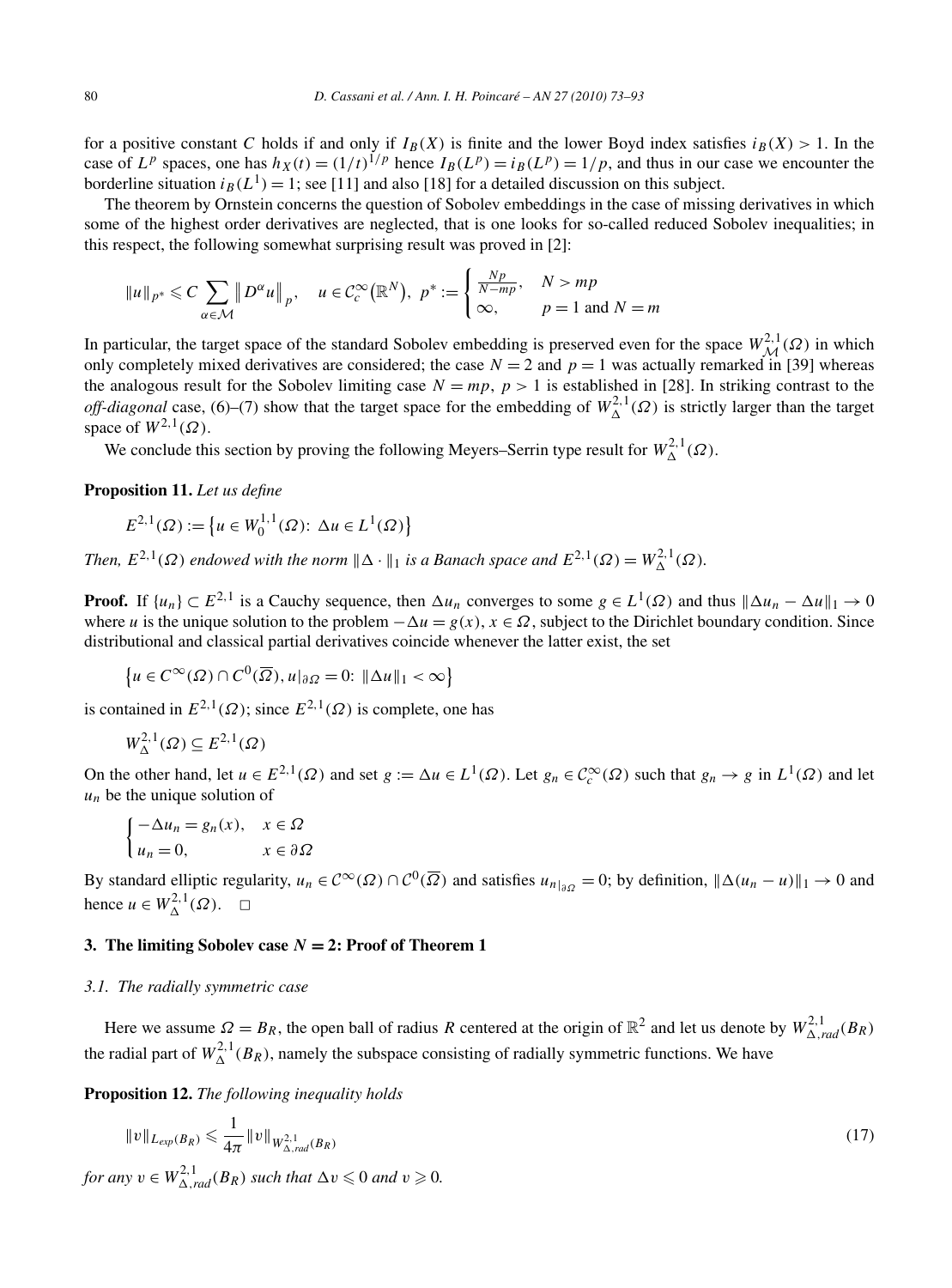**Proof.** By a standard density argument, we may assume  $v \in C^2(B_R) \cap C^0(\overline{B_R})$  and vanishing at the boundary  $\partial B_R$ . Let us define

$$
w(t) := 4\pi v(Re^{-t/2}),
$$
  $r = Re^{-t/2} \in (0, R]$ 

Then  $w \in C^2(0, \infty)$ ,  $w(0) = 0$  and we have

$$
w'(t) = -2\pi v_r (Re^{-t/2}) Re^{-t/2}
$$
  
\n
$$
w'(\infty) = 0
$$
  
\n
$$
w''(t) = \pi v_{rr} (Re^{-t/2}) R^2 e^{-t} + \pi v_r (Re^{-t/2}) Re^{-t/2} = \pi R^2 e^{-t} \left[ v_{rr} (Re^{-t/2}) + \frac{v_r (Re^{-t/2})}{Re^{-t/2}} \right]
$$
  
\n
$$
= \pi R^2 e^{-t} \Delta v|_{|x| = Re^{-t/2}} \le 0
$$

so that

$$
\|\Delta v\|_1 = \int_{B_R} -\Delta v \, dx = 2\pi \int_0^R -\left(v_{rr} + \frac{v_r}{r}\right) r \, dr = \pi \int_0^\infty -\left[R^2 e^{-t} v_{rr} \left(Re^{-t/2}\right) + Re^{-t/2} v_r \left(Re^{-t/2}\right)\right] dt
$$
  
= 
$$
\int_0^\infty -w''(t) \, dt
$$

Next notice that

$$
w(t) = \int_{0}^{t} w'(s) ds = \int_{0}^{t} \left( -\int_{s}^{\infty} w''(z) dz \right) ds = -t \int_{t}^{\infty} w''(z) dz - \int_{0}^{t} zw''(z) dz
$$

$$
= t \int_{0}^{\infty} -w''(z) dz + \int_{0}^{t} (t - z)w''(z) dz \leq t ||\Delta v||_{1}
$$
(18)

since  $w''(z) \leq 0$ . Therefore

$$
v(r) = \frac{1}{4\pi} w\left(2\log\left(\frac{R}{r}\right)\right) \le \frac{\|\Delta v\|_1}{2\pi} \log\left(\frac{R}{r}\right)
$$
\n(19)

Since the decreasing rearrangement is monotone and positively homogeneous (cf. Section 2.1), we obtain from (19)

$$
v^*(t) \leq \frac{\|\Delta v\|_1}{2\pi} \left[ \log \left( \frac{R}{r} \right) \right]^*(t) = \frac{\|\Delta v\|_1}{4\pi} \log \left( \frac{\pi R^2}{t} \right)
$$

which implies by (16) directly (17).  $\Box$ 

### *3.2. The general case*

So far, the embedding (8) holds true if restricted to spherically symmetric, non-negative and super-harmonic functions. However, let us recall the following comparison principle by G. Talenti  $[42]$ : let *u*, *v* be weak solutions respectively of problems

$$
(P) \quad \begin{cases} -\Delta u = f, & \text{in } \Omega \\ u = 0, & \text{on } \partial \Omega \end{cases} \quad \text{and} \quad (P^*) \quad \begin{cases} -\Delta v = f^{\sharp}, & \text{in } \Omega^{\sharp} \\ v = 0, & \text{on } \partial \Omega^{\sharp} \end{cases}
$$

where  $f \in L^p(\Omega)$ ,  $p > N/2$ . Then, we have the pointwise estimate

$$
v(x) \geq u^{\sharp}(x)
$$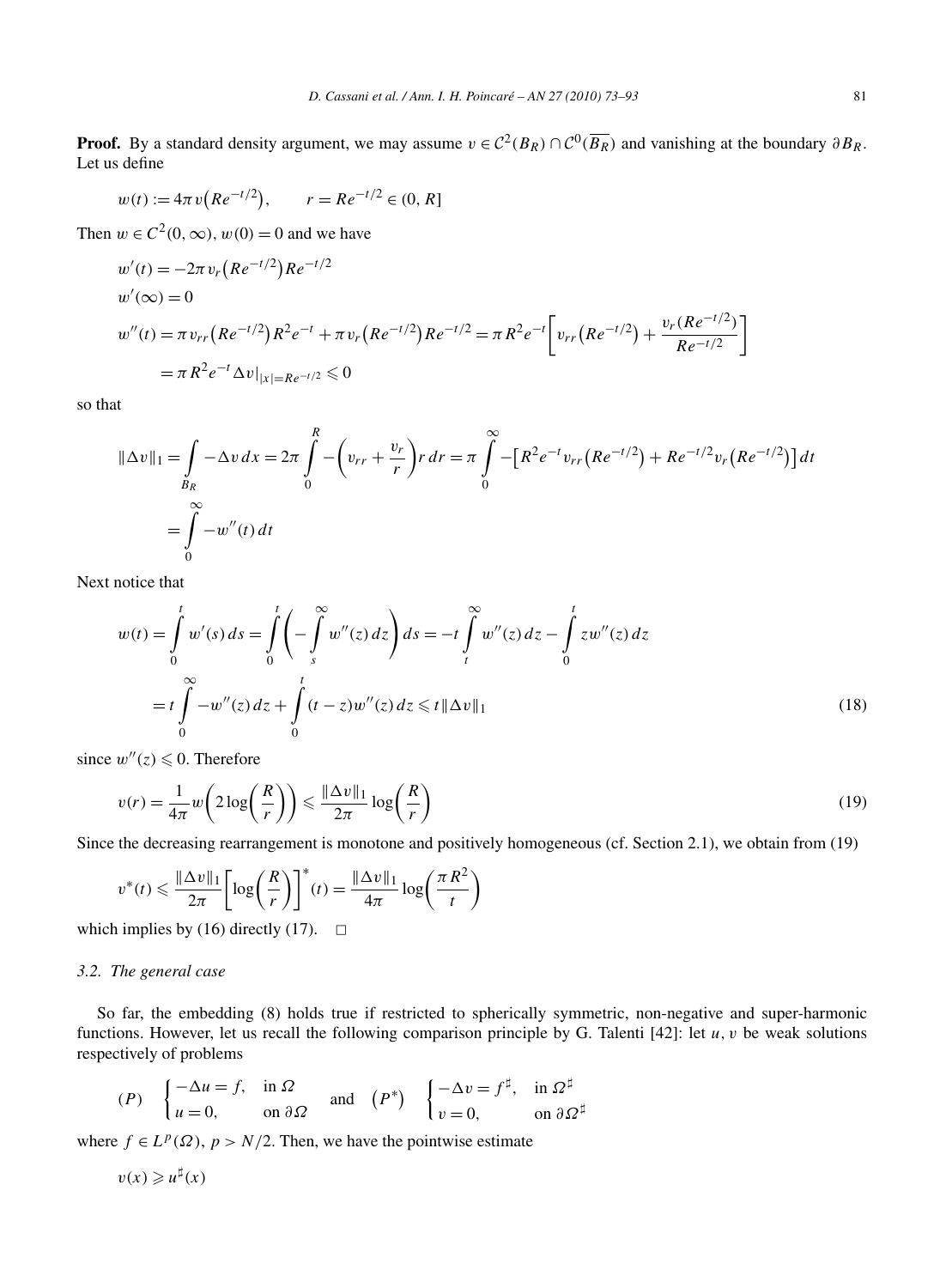and hence

 $v^*(t) \geq u^*(t)$ 

Now let *u* ∈  $\mathcal{C}^{\infty}(\Omega) \cap C^{0}(\overline{\Omega})$  such that *u* = 0 on *∂*Ω and set *f* := −∆*u*. By invariance under rearrangement of the  $L^1$ -norm, we have

 $\|\Delta u\|_1 = \|f\|_1 = \|f^\sharp\|_1 = \|\Delta v\|_1$ 

Hence, from the monotonicity of rearrangement invariant norms (cf. Section 2.1) and Proposition 12, and since *v* is super-harmonic by construction, we get

$$
||u||_{L_{exp}(\Omega)} \leq ||v||_{L_{exp}(\Omega)} \leq \frac{1}{4\pi} ||\Delta v||_1 = \frac{1}{4\pi} ||\Delta u||_1
$$

thus the embedding (8) is proved.

#### *3.3. Optimal constant*

The constant appearing in (9) is sharp, in the sense that it cannot be replaced by any smaller. Suppose by contradiction that

$$
||v||_{L_{exp}} \leqslant \frac{1-\varepsilon}{4\pi} ||\Delta v||_1
$$

for any  $v \in W^{2,1}_{\Delta,rad}(\Omega)$ , with  $0 < \varepsilon < 1$ . Fix  $\alpha \in (4\pi, \frac{4\pi}{1-\varepsilon})$ , then we have for all  $u \in W^{2,1}_{\Delta,rad}(\Omega)$ 

$$
\int_{\Omega} e^{\alpha |u|} dx = \int_{0}^{|\Omega|} e^{\alpha u^*} dt
$$

and by  $(16)$ 

$$
u^*(t) \leqslant \frac{1-\varepsilon}{4\pi} \left( 1 + \log \left( \frac{|\Omega|}{t} \right) \right)
$$

so that

$$
\int_{0}^{|\Omega|} e^{\alpha u^{*}} dt \leq \int_{0}^{|\Omega|} e^{\alpha \frac{1-\varepsilon}{4\pi} (1 + \log(|\Omega|/t))} dt = (|\Omega|e)^{\alpha \frac{1-\varepsilon}{4\pi}} \int_{0}^{|\Omega|} t^{-\alpha \frac{1-\varepsilon}{4\pi}} dt < C
$$

since we have chosen  $\alpha \frac{1-\varepsilon}{4\pi} < 1$  and  $\|\Delta u\|_1 \leq 1$ . Next we reach a contradiction by showing that this cannot occur, since one has

$$
\sup_{\substack{u \in W_{\Delta,rad}^{2,1}(\Omega) \\ \|\Delta u\|_1 \leqslant 1}} \int_{\Omega} \left( e^{4\pi \beta |u|} - 1 \right) dx = +\infty \tag{20}
$$

for any  $\beta \geq 1$ . Let us first consider the case  $\Omega = B_R$  for which we construct the following counterexample:

$$
w_n(t) := \begin{cases} t, & 0 \le t \le 2n \\ -2e^{2n-t} + 2e^{n-\frac{t}{2}} + 2n, & 2n \le t \le 2n + 2\log 2 \\ 2n + \frac{1}{2}, & t \ge 2n + 2\log 2 \end{cases}
$$
(21)

Then  $w_n(0) = 0$  and

$$
w'_{n}(t) = \begin{cases} 1, & 0 \leq t \leq 2n \\ 2e^{2n-t} - e^{n-\frac{t}{2}}, & 2n \leq t \leq 2n + 2\log 2 \\ 0, & t \geq 2n + 2\log 2 \end{cases}
$$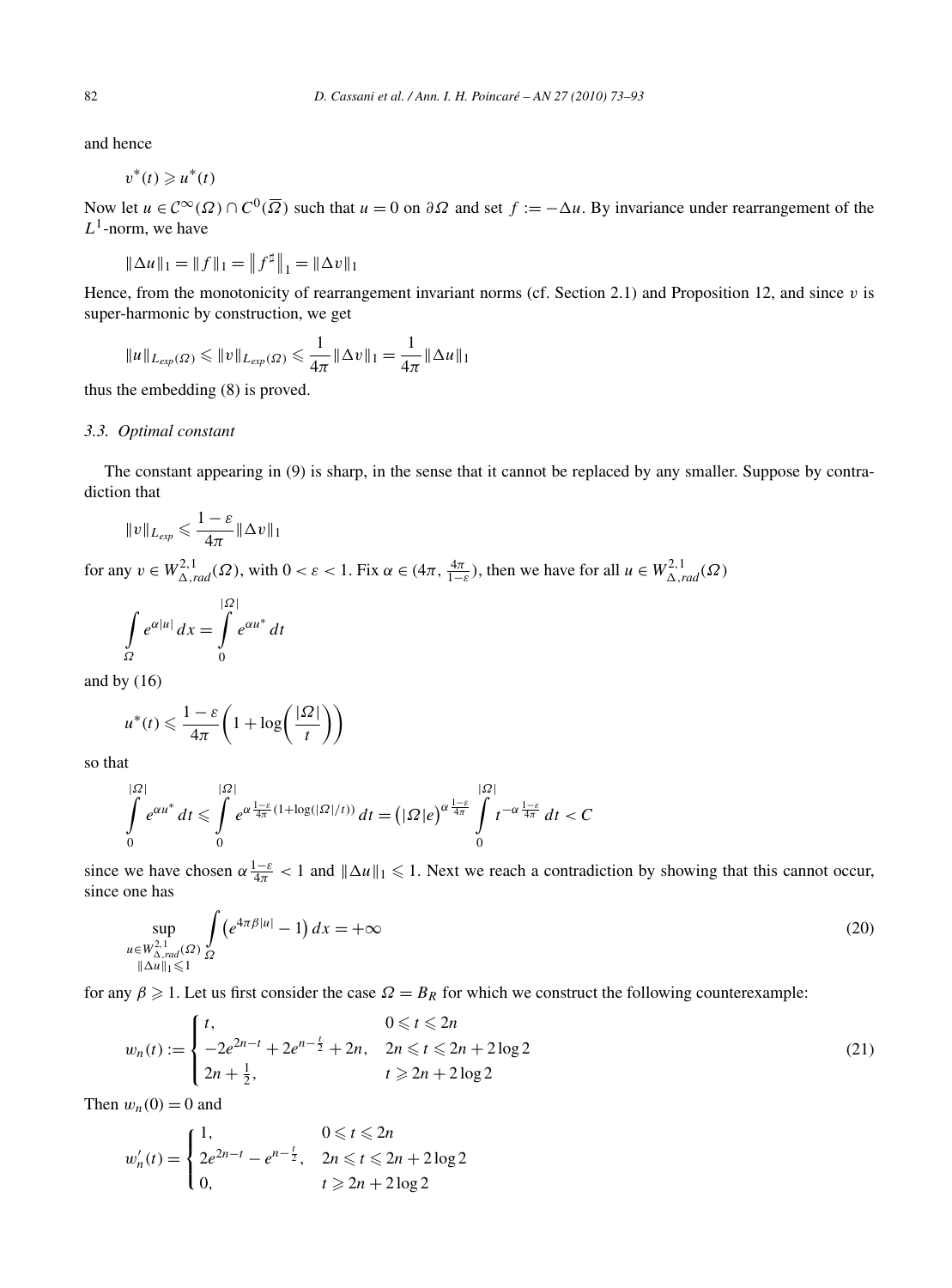together with

$$
w_n''(t) = \begin{cases} 0, & 0 < t < 2n \\ -2e^{2n-t} + \frac{1}{2}e^{n-\frac{t}{2}}, & 2n < t < 2n + 2\log 2 \\ 0, & t > 2n + 2\log 2 \end{cases}
$$

so that  $w_n$  belongs to  $C^1(\mathbb{R}^+; \mathbb{R}^+)$  and possesses at least piecewise  $C^2$ -regularity. Set  $r = |x|$  and define

$$
u_n(r) := \frac{1}{4\pi} w_n \left( 2\log\frac{R}{r} \right) \tag{22}
$$

thus

$$
u'_{n}(r) = -\frac{1}{2\pi r} w'_{n}\left(2\log\left(\frac{R}{r}\right)\right)
$$

$$
\Delta u_{n}(r) = \frac{1}{\pi r^{2}} w''_{n}\left(2\log\left(\frac{R}{r}\right)\right)
$$

in particular,  $u_n \in W_{\Delta,0}^{2,1}(B_R)$ . Let us evaluate

$$
\int_{B_R} |\Delta u_n| dx = \int_{0}^{\infty} |w_n''| dt = \int_{2n}^{2n+2\log 2} \left| -2e^{2n-t} + \frac{1}{2}e^{n-\frac{t}{2}} \right| dt = 1
$$

On the other hand, one has

$$
\int_{B_R} e^{4\pi \beta |u_n|} dx = \pi R^2 \int_0^{\infty} e^{\beta w_n - t} dt \ge \pi R^2 \int_0^{2n} e^{(\beta - 1)t} dt = \frac{\pi}{\beta - 1} (e^{2(\beta - 1)n} - 1) \to +\infty
$$

for any  $\beta > 1$ , whence for  $\beta = 1$  one has

$$
\int\limits_{B_R} e^{4\pi |u_n|} dx = \pi R^2 \int\limits_0^\infty e^{w_n - t} dt \ge \pi R^2 \int\limits_0^{2n} dt = 2n\pi \to +\infty, \quad \text{as } n \to \infty
$$

In order to establish (20) for any bounded domain *Ω* ⊂  $\mathbb{R}^2$ , one may proceed by approximation, as in Brezis and Merle [13, Remark 3], by considering the following problems:

$$
\begin{cases}\n-\Delta u_n = f_n, & \text{in } \Omega \\
u_n = 0, & \text{on } \partial\Omega\n\end{cases}
$$

where  $||f_n||_1 \le 1$  and such that  $f_n \to \delta_{x_0}$ . Then  $u_n \to u$ , where  $u(x) \simeq \frac{1}{2\pi} \log \frac{1}{|x-x_0|}$ , as  $x \to x_0$ , and this yields (20).

**Remark 13.** Notice that the sequence defined in (22) allows to conclude the proof directly in the case of a ball. Since the  $u_n$  are radially decreasing, we have

$$
u_n^*(s) = u_n(\sqrt{s/\pi}) = \frac{1}{4\pi} w_n\left(\log\left(\frac{\pi R^2}{s}\right)\right)
$$

and

$$
||u_n||_{L_{exp}(B_R)} = \sup_{s \in (0,\pi R^2)} \frac{u_n^*(s)}{1 + \log(\frac{\pi R^2}{s})} = \frac{1}{4\pi} \sup_{t \in (0,+\infty)} \frac{w_n(t)}{1+t} \to \frac{1}{4\pi}, \quad \text{as } n \to \infty
$$

that is,  $(u_n)$  approaches the best constant.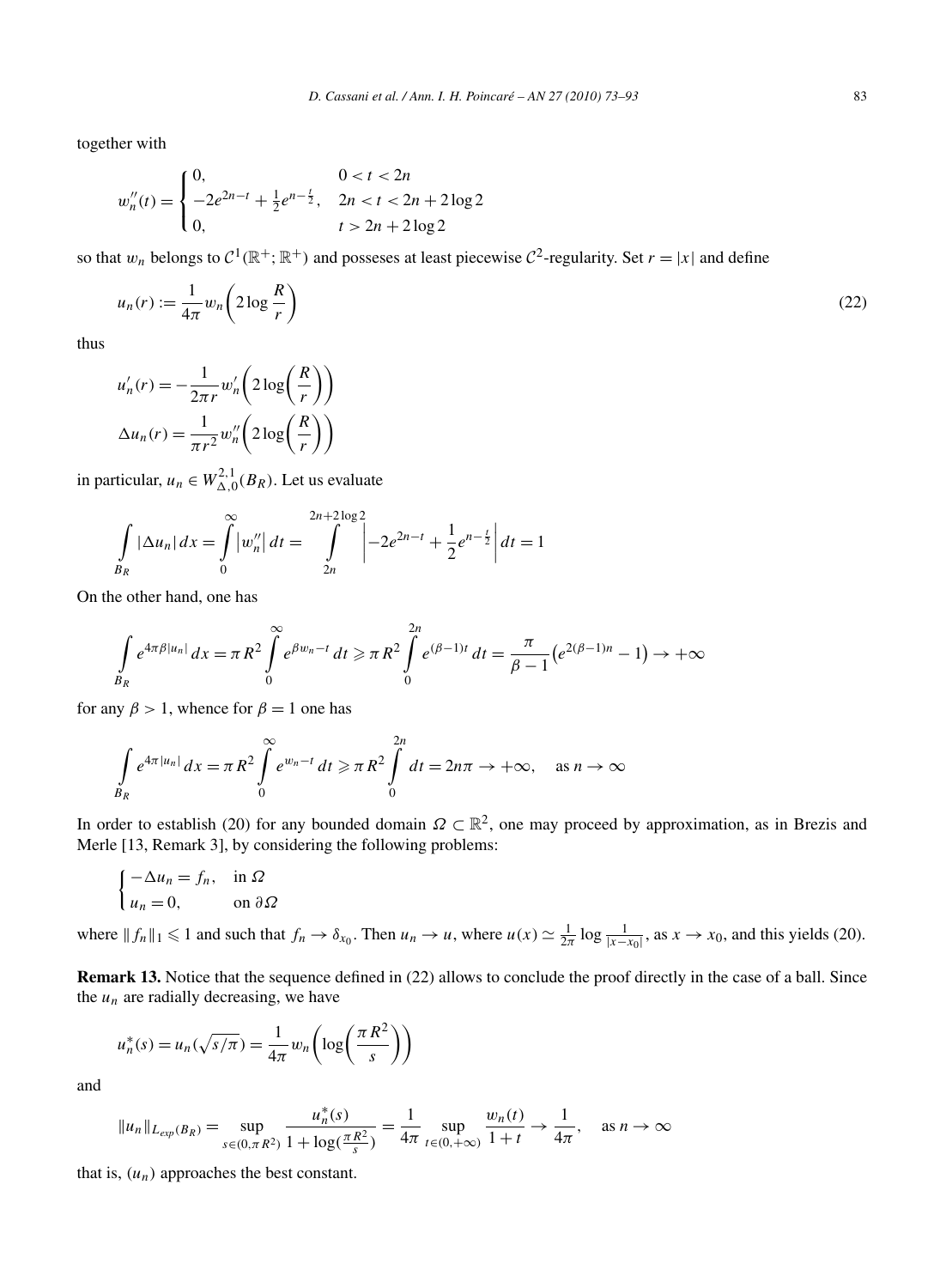## *3.4. Proof of Corollary 2*

Let  $u \in W^{2,1}_{\Delta}(\Omega)$ ,  $\|\Delta u\|_1 = 1$ , and let  $\Phi(s): \mathbb{R}^+ \to \mathbb{R}^+$  be continuous function which is integrable at infinity, and such that  $e^{4\pi s} \Phi(s)$  is monotone increasing for any  $s \geq s_0$ . The Cavalieri Principle yields

$$
\int_{\Omega} e^{4\pi |u|} \Phi(|u|) dx = \int_{\Omega^{\sharp}} e^{4\pi u^{\sharp}} \Phi(u^{\sharp}) dx = \int_{0}^{|\Omega|} e^{4\pi u^{*}(t)} \Phi(u^{*}(t)) dt
$$
  

$$
\leq |\Omega| e^{4\pi s_{0}} \max_{s \in [0, s_{0}]} \Phi(s) + \int_{0}^{t_{0}} e^{4\pi u^{*}(t)} \Phi(u^{*}(t)) dt
$$

where  $t_0 = \inf\{t: u^*(t) \leq s_0\}$ . In [0*,t*<sub>0</sub>] we have  $u^*(t) > s_0$ , so that the map  $t \mapsto e^{4\pi u^*(t)} \Phi(u^*(t))$  is monotone increasing; on the other hand by (9),  $u^*(t) \le \frac{1}{4\pi} [1 + \log(|\Omega|/t)]$ , thus (denoting in the sequel with *C* possibly different positive constants)

$$
\int_{\Omega} e^{4\pi|u|} \Phi\big(|u|\big) dx \leq C|\Omega| + \int_{0}^{t_0} e^{1+\log(|\Omega|) - \log t} \Phi\bigg(\frac{1}{4\pi} \log\bigg(\frac{|\Omega|}{t}\bigg)\bigg) dt \leq C|\Omega| + e|\Omega| \int_{0}^{t_0} \frac{\Phi(\frac{1}{4\pi} \log(\frac{|\Omega|}{t}))}{t} dt
$$
\n
$$
= C|\Omega| + e|\Omega| \int_{\frac{1}{4\pi} \log(|\Omega|/t_0)}^{+\infty} \Phi(s) ds < C_0|\Omega| \tag{23}
$$

that is the first part of the claim.

It remains to show that (23) does not hold if  $\Phi(t)$  fails to be integrable at infinity. To this aim, we proceed as in Section 3.3 by considering first the case of the ball, for which the sequence of functions  $\{u_n\}$  as defined in (22) gives

$$
\int_{B_R} e^{4\pi |u_n|} \Phi\big(|u_n|\big) dx = \pi R^2 \int_0^{+\infty} e^{w_n(t)-t} \Phi\big(w_n(t)\big) dt \ge \pi R^2 \int_0^{2n} \Phi(t) dt \to +\infty, \quad \text{as } n \to \infty
$$

The general case follows by the approximation argument as at the end of Section 3.3. The proof of the Corollary 2 is thus complete.

## **4. The case of compactly supported functions**

Let us recall from the introduction the following definition

$$
W^{2,1}_{\Delta,0}(\Omega):=\overline{\mathcal{C}_0^{\infty}(\Omega)}^{\|\Delta\cdot\|_1}
$$

where  $Ω ⊂ ℝ<sup>N</sup>$  is a bounded domain. We assume the boundary  $∂Ω$  to be sufficiently smooth, and so the function space  $W_{\Delta,0}^{2,1}(\Omega)$  consists of functions *u* with  $\Delta u \in L^1(\Omega)$  and which vanish together with their gradient (in the sense of trace) on the boundary *∂Ω*. As we already pointed out, the class of smooth and compactly supported functions are the usual setting for higher-order Sobolev embedding inequalities [3] (including the limiting cases [1]). However, we should bear in mind that if we consider applications to boundary value problems, then the boundary conditions play an important role. Indeed, in order to avoid that Dirichlet problems like (5) are over-determined (which induces the lack of an existence argument for solutions), the function space setting does not allow for an extra boundary conditions other than zero. In view of this it is legitimate to ask how different boundary conditions affect the embeddings of the corresponding function spaces. As we are going to see, the answer is quite surprising: we show that different boundary conditions do affect the best constants in the embedding inequalities, though the target space in the related embedding is preserved.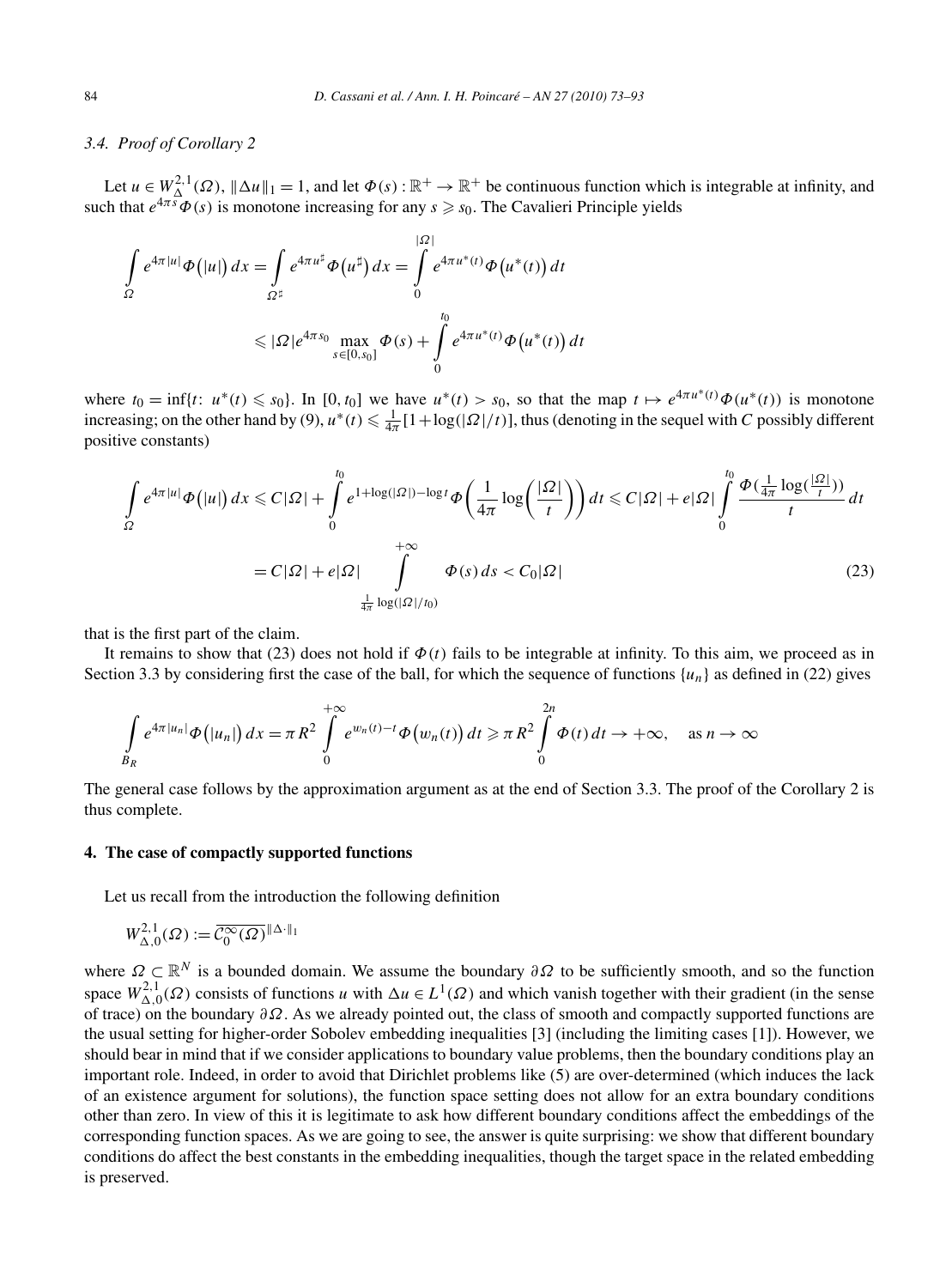**Proposition 14.** Let  $\Omega$  be a bounded domain in  $\mathbb{R}^2$ . Then

$$
||u||_{L_{exp}} \leqslant \frac{1}{8\pi} ||u||_{W_{\Delta,0}^{2,1}(\Omega)}
$$
\n(24)

for all radially symmetric functions  $u \in W^{2,1}_{\Delta,0}(\Omega)$ , with  $\Omega$  containing the origin, or for all  $u \in W^{2,1}_{\Delta,0}(\Omega)$ , with  $u \ge 0$ *in Ω. Furthermore, the constant appearing in* (24) *is sharp for any domain.*

## **Proof.** Let us divide the proof into three steps:

*Step* 1. Let us prove first the result for radial functions  $u \in W_{\Delta,0}^{2,1}(\Omega)$  and let  $B_R = \text{supp}(u)$ . By the change of variable

$$
w(t) = 4\pi v \left( Re^{-t/2} \right)
$$

*we have*  $w \in C^2(0, \infty)$ *,*  $w(0) = w'(0) = 0$  *and* 

$$
\|\Delta v\|_1 = \int\limits_0^\infty \left|w''(t)\right|dt
$$

Thanks to the homogeneous boundary conditions we also have

$$
w'(t) = -\int_{t}^{+\infty} w''(z) dz = \int_{0}^{t} w''(z) dz
$$

since  $w'(0) = w'(\infty) = 0$ . Therefore,

$$
2|w'(t)| = \left| - \int_{t}^{+\infty} w''(z) dz + \int_{0}^{t} w''(z) dz \right| \leq \int_{t}^{+\infty} |w''(z)| dz + \int_{0}^{t} |w''(z)| dz = ||\Delta v||_{1}
$$

from which

$$
\left|w'(t)\right| \leqslant \frac{\|\Delta v\|_1}{2}
$$

and in turn

$$
\left|w(t)\right| \leqslant \int\limits_0^t \left|w'(s)\right| ds \leqslant \frac{t}{2} \|\Delta v\|_1
$$

Eventually we get

$$
|v(r)| = \frac{1}{4\pi} \left| w\left(2 \log\left(\frac{R}{r}\right)\right) \right| \leq \frac{\|\Delta v\|_1}{4\pi} \log\left(\frac{R}{r}\right)
$$

Since the decreasing rearrangement is order-preserving, we obtain

$$
v^*(t) \leq \frac{\|\Delta v\|_1}{4\pi} \left[ \log \left( \frac{R}{r} \right) \right]^*(t) = \frac{\|\Delta v\|_1}{8\pi} \log \left( \frac{\pi R^2}{t} \right)
$$

which implies

$$
||v||_{L_{exp}(\Omega)} \leqslant \frac{1}{8\pi} ||\Delta v||_1
$$

*Step* 2. Here we show that the constant in (24) cannot be improved; in the case  $\Omega = B_R$  we achieve this by constructing an explicit extremal sequence. Let  $\varepsilon_n$ ,  $\alpha_n > 0$  be such that

 $\alpha_n \to 0$ ,  $\varepsilon_n = o(\alpha_n)$  and  $\alpha_n^2 = o(\varepsilon_n)$ , as  $n \to \infty$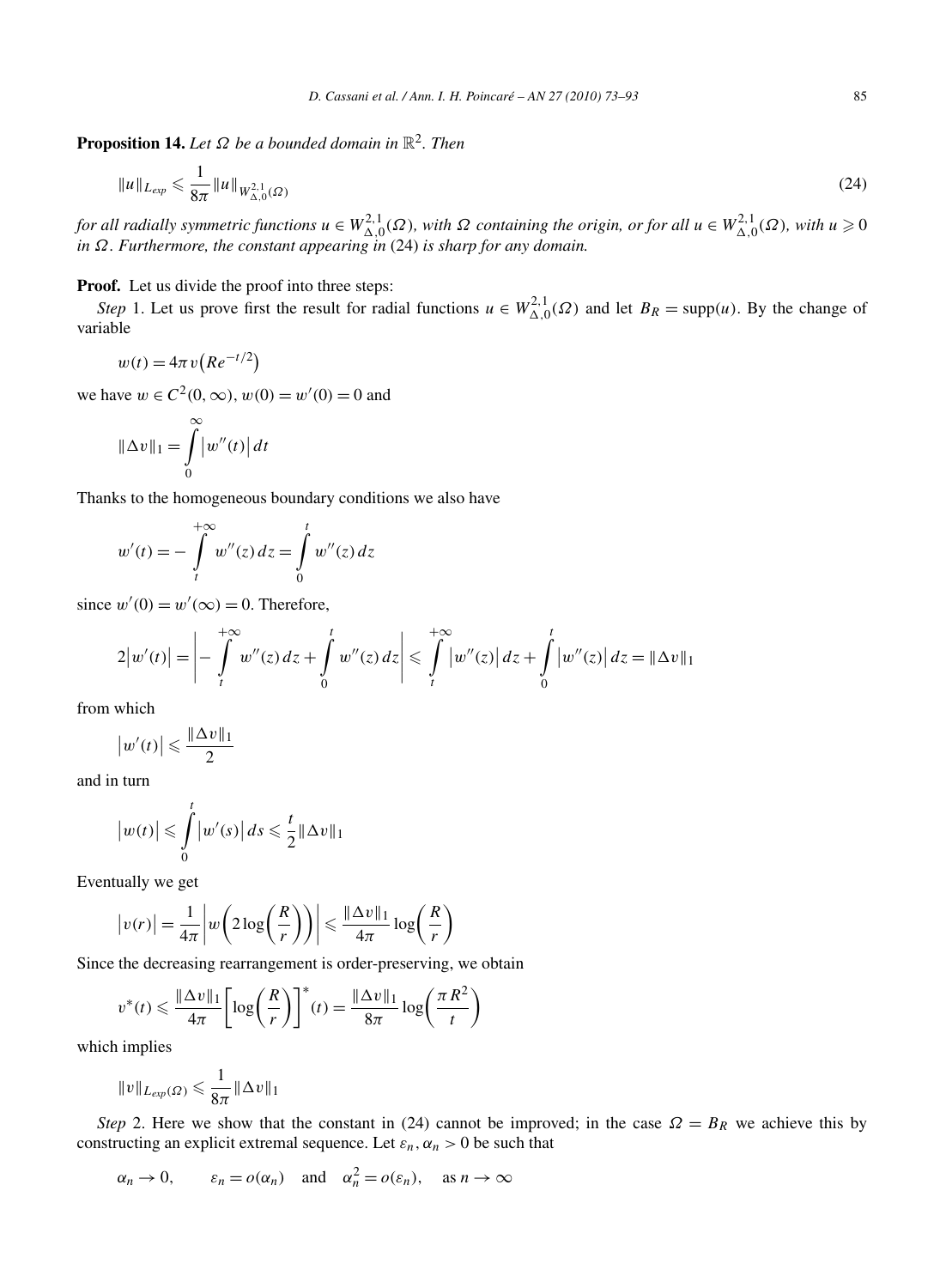for example, an admissible pair  $(\varepsilon_n, \alpha_n)$  is given by  $\alpha_n = 1/n^2$ ,  $\varepsilon_n = 1/n^3$ . Let us define

$$
z_n(t) := \begin{cases} A_n e^t - 2A_n e^{t/2} + A_n, & 0 \le t \le \varepsilon_n \\ -(e^{\alpha_n} + F_n e^{\alpha_n/2}) \frac{e^{-t}}{2} + F_n e^{-t/2} + \frac{\alpha_n + 1}{2} - \frac{F_n}{2} e^{-\alpha_n/2}, & \varepsilon_n \le t \le \alpha_n \\ \frac{t}{2}, & \alpha_n \le t \le 2n \\ -\frac{e^{2n+1}}{2(e-1)} e^{-t} + \frac{e^n}{e-1} e^{-t/2} + n - \frac{1}{2(e-1)} + \frac{1}{2}, & 2n \le t \le 2n + 2 \\ n - \frac{1}{2e} + \frac{1}{2}, & 2n + 2 \le t \end{cases} (25)
$$

where

$$
F_n = \frac{e^{\frac{3\varepsilon_n}{2}}(\alpha_n + 1) - 2e^{\frac{\varepsilon_n}{2} + \alpha_n} + e^{\alpha_n}}{(e^{\frac{\varepsilon_n}{2}} - e^{\frac{\alpha_n}{2}})[e^{\varepsilon_n} - 2e^{\frac{\varepsilon_n + \alpha_n}{2}} + e^{\frac{\alpha_n}{2}}]} e^{\frac{\alpha_n}{2}}
$$

$$
A_n = -\frac{e^{\frac{\alpha_n - \varepsilon_n}{2}} [e^{\frac{\varepsilon_n}{2}}(\alpha_n + 1) - e^{\frac{\alpha_n}{2}}]}{2(e^{\frac{\varepsilon_n}{2}} - 1)[e^{\varepsilon_n} - 2e^{\frac{\varepsilon_n + \alpha_n}{2}} + e^{\frac{\alpha_n}{2}}]}
$$

and thus

$$
z'_{n}(t) = \begin{cases} A_{n}e^{t} - A_{n}e^{t/2}, & 0 \leq t \leq \varepsilon_{n} \\ \frac{e^{\alpha_{n}} + F_{n}e^{\alpha_{n}/2}}{2}e^{-t} - \frac{F_{n}}{2}e^{-t/2}, & \varepsilon_{n} \leq t \leq \alpha_{n} \\ \frac{1}{2}, & \alpha_{n} \leq t \leq 2n \\ \frac{e^{2n+1}}{2(e-1)}e^{-t} - \frac{e^{n}}{2(e-1)}e^{-t/2}, & 2n \leq t \leq 2n+2 \\ 0, & 2n+2 \leq t \end{cases}
$$

and

$$
z''_n(t) = \begin{cases} A_n e^t - \frac{A_n}{2} e^{t/2}, & 0 < t < \varepsilon_n \\ -\frac{e^{\alpha_n} + F_n e^{\alpha_n/2}}{2} e^{-t} + \frac{F_n}{4} e^{-t/2}, & \varepsilon_n < t < \alpha_n \\ 0, & \alpha_n < t < 2n \\ -\frac{e^{2n+1}}{2(e-1)} e^{-t} + \frac{e^n}{4(e-1)} e^{-t/2}, & 2n < t < 2n+2 \\ 0, & 2n+2 < t \end{cases}
$$

Note that

$$
A_n \sim \varepsilon_n^{-1}
$$
 and  $F_n \sim 2 \frac{\varepsilon_n}{\alpha_n^2}$ , as  $n \to \infty$ 

so that eventually  $A_n$ ,  $F_n > 0$ . It is easy to verify that  $z_n(t)$  is piecewise  $C^2(0, +\infty)$  and  $z_n(0) = z'_n(0) = 0$ . Note that  $z_n(t)$  is also a non-negative and non-decreasing function on [0, + $\infty$ ). Set

$$
v_n(r) := \frac{1}{4\pi} z_n \left( 2\log\left(\frac{R}{r}\right) \right) \tag{26}
$$

and thus

$$
v'_{n}(r) = -\frac{1}{2\pi r} z'_{n} \left( 2\log\left(\frac{R}{r}\right) \right)
$$

$$
\Delta v_{n}(r) = \frac{1}{\pi r^{2}} z''_{n} \left( 2\log\left(\frac{R}{r}\right) \right)
$$

in particular,  $v_n \in W^{2,1}_{\Delta,0}(B_R)$ . Let us evaluate

$$
\|\Delta v_n\|_1 = 2\pi \int_0^R |\Delta v_n| r \, dr = \int_0^{+\infty} |z_n''(t)| \, dt = \int_0^{\varepsilon_n} z_n''(t) \, dt + \int_{\varepsilon_n}^{\alpha_n} -z_n''(t) \, dt + \int_{2n}^{2n+2} -z_n''(t) \, dt
$$

$$
= 2z_n'(\varepsilon_n) = 2A_n e^{\varepsilon_n/2} (e^{\varepsilon_n/2} - 1) \to 1
$$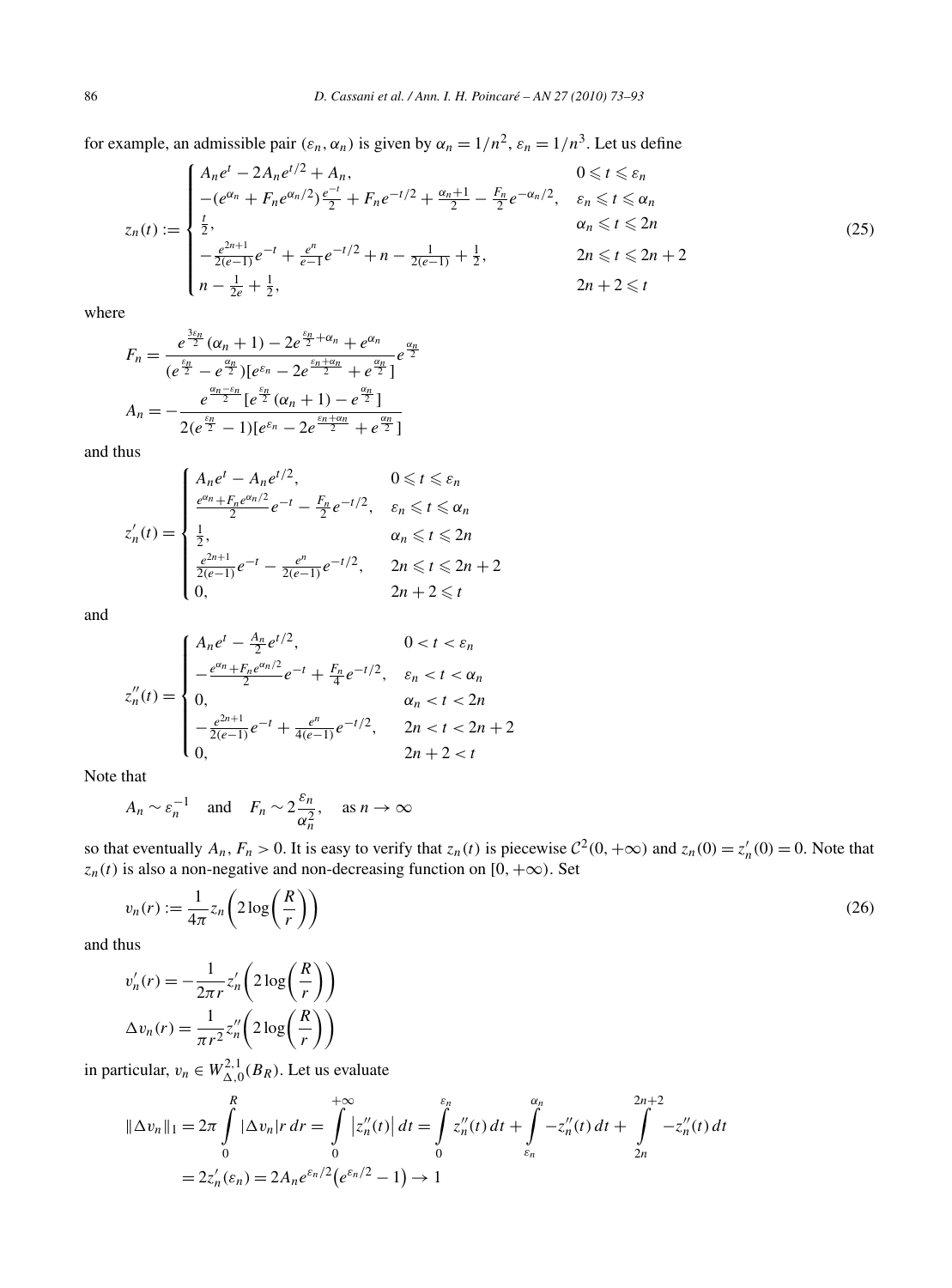since  $A_n \sim 1/\varepsilon_n$ , as  $n \to \infty$ . Notice that  $v_n$  is also piecewise  $C^2(B_R)$  so that  $v_n = v_n^{\sharp}$  since  $v_n$  is non-increasing, thus

$$
v_n^*(s) = v_n\left(\sqrt{\frac{s}{\pi}}\right) = \frac{1}{4\pi} z_n\left(\log\left(\frac{\pi R^2}{s}\right)\right)
$$

and finally

$$
\frac{\|v_n\|_{L_{exp}(\Omega)}}{\|\Delta v_n\|_1} = \frac{1}{\|\Delta v_n\|_1} \sup_{s \in (0,\pi R^2)} \frac{v_n^*(s)}{1 + \log(\frac{\pi R^2}{s})} = \frac{1}{\|\Delta v_n\|_1} \frac{1}{4\pi} \sup_{t \in (0,+\infty)} \frac{z_n(t)}{1+t} \to \frac{1}{8\pi}
$$

as  $n \to +\infty$ ; this proves the first part of Theorem 5, namely inequality (13).

*Step* 3. In order to deal with the case  $u \in W_{\Delta,0}^{2,1}(\Omega)$ ,  $u \ge 0$ , for a bounded domain  $\Omega \subset \mathbb{R}^2$ , one may proceed as in Section 3.2 by replacing the positive Schwarz rearrangement with the rearrangement with sign, see [27, Theorem 3.1.1]. Indeed, the restriction to the positive cone enables us to use the Talenti comparison principle within the framework of compactly supported functions.

Finally, we point out that the constant is optimal for any domain *Ω*, which we may assume, up to translations, containing the origin. We argue by contradiction and assume that there exists a domain *Ω* for which the constant may be improved and hence, arguing as in Section 3.3, there exists a constant  $C > 0$ , independent of *u*, such that for all  $u \in W^{2,1}_{\Delta,0}(\Omega)$ ,  $\|\Delta u\|_1 = 1$ , the following holds

$$
\int_{\widetilde{\Omega}} e^{\alpha |u| dx} \leqslant C, \quad \text{for some } \alpha \geqslant 8\pi
$$

Thus a contradiction, since  $\tilde{Q} \supset B_R$  for some ball  $B_R \subset \mathbb{R}^N$ , and exploiting the extension by zero of the sequence  $(26)$  we get

$$
\int_{\widetilde{\Omega}} \left( e^{8\pi |v_n|} - 1 \right) dx \to +\infty, \quad \text{as } n \to +\infty \qquad \Box
$$

**Remark 15.** The proof of Corollary 6 may be achieved following line by line the proof of Corollary 2 given in Section 3.4, in which the constant  $4\pi$  is replaced by  $8\pi$  and the sequence  $\{u_n\}$  by the sequence  $\{v_n\}$  defined in (26); we only point out that optimality in the case of a general domain now follows by an extension argument as at the end of the proof of Proposition 14.

# **5.** The Sobolev case  $N \geq 3$

The approach developed so far in dimension two carries over with some technical changes into the case of higher dimensions in which optimal embeddings for the space  $W_{\Delta}^{2,1}(\Omega)$  take place in the Lorentz function space setting. In particular, our method yields the best constant in the corresponding embedding, which actually is not new; it follows as a particular case of [21] where the authors study optimal pairs of rearrangement invariant quasi-norms, or more simply it can be also derived from some results of [8] (see also [6]) as we next explain. Indeed, the authors in [8] prove among other things that if *u* is a solution of

$$
\begin{cases}\n-\Delta u = f, & \Omega \\
u = 0, & \partial \Omega\n\end{cases}
$$

where  $f \in L^1(\Omega)$ , then

$$
\|\nabla u\|_{\frac{N}{N-1},\infty} \leqslant C_1 \|f\|_1 \tag{27}
$$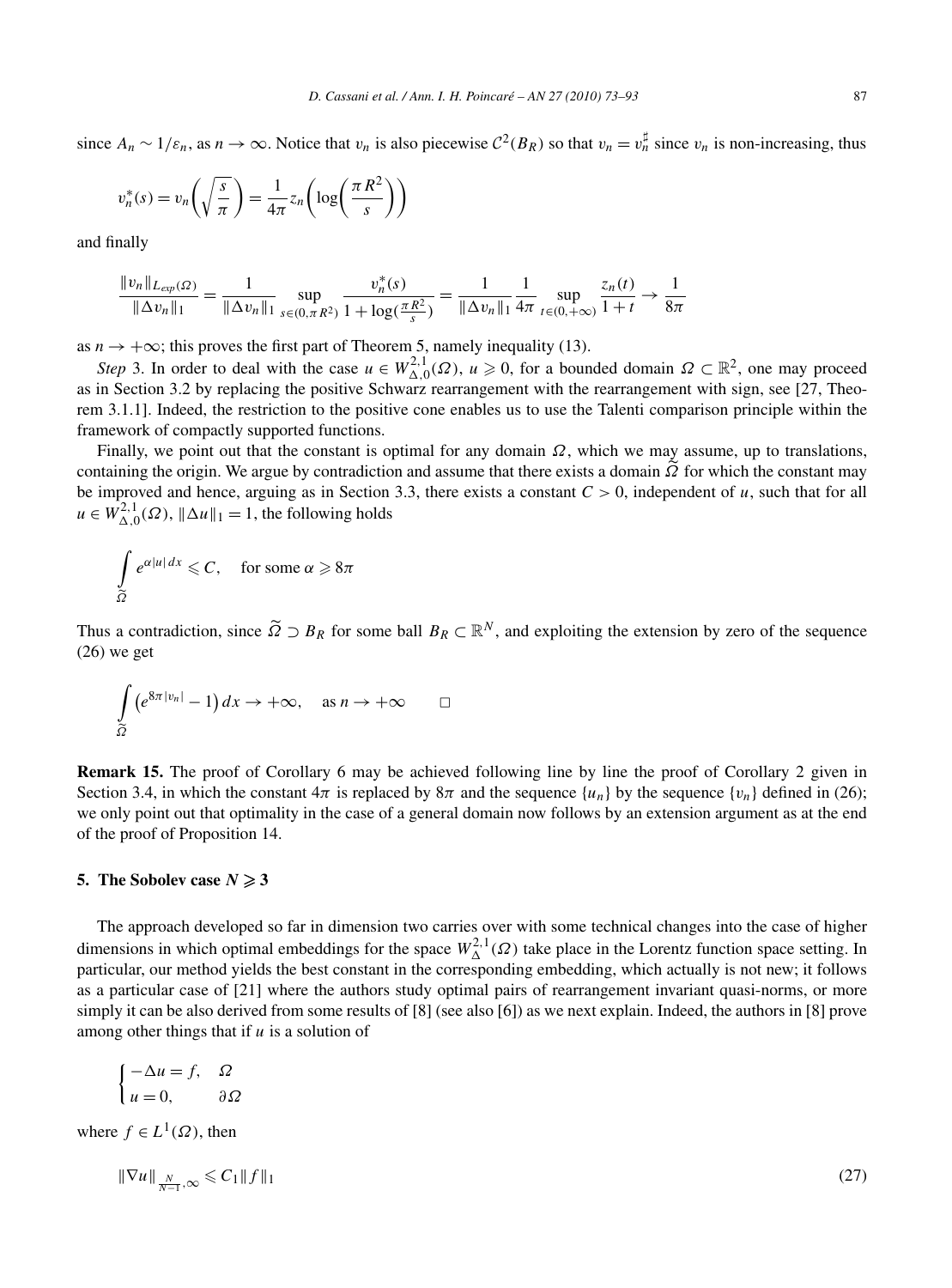and thus *u* belongs to the Lorentz–Sobolev space  $W_0^1 L^{\frac{N}{N-1}, \infty}(\Omega)$  which can be defined as the completion of compactly supported functions with respect to the Lorentz quasi-norm  $\|\nabla \cdot \|_{\frac{N}{N-1},\infty}$  (cf. Section 2.1). As a consequence<sup>1</sup> of [32] the following embedding holds

$$
W_0^1 L^{\frac{N}{N-1},\infty}(\Omega) \hookrightarrow L^{\frac{N}{N-2},\infty}(\Omega)
$$

namely

$$
\|u\|_{\frac{N}{N-2},\infty} \leqslant C_2 \|\nabla u\|_{\frac{N}{N-1},\infty} \tag{28}
$$

Combining inequalities (27) and (28) one has

 $||u||_{\frac{N}{N-2},\infty} \leq C||f||_1$  (29)

and a fortiori the embedding (11); however, the sharp constants in (27) and (28) are not known. Here we give a new, short proof of (11) and we exhibit the best constant in (29).

#### *5.1. Proof of Theorem 3*

Let us first prove the embedding (11) in the radial case, namely

$$
W^{2,1}_{\Delta,rad}(B_R) \hookrightarrow L^{\frac{N}{N-2},\infty}(B_R)
$$
\n(30)

Let  $v \in C^2(B_R) \cap C^0(\overline{B_R})$  be vanishing at the boundary and assume  $\Delta v \le 0$  and  $v \ge 0$ . Set

$$
w(t) := \omega_{N-1}(N-2)R^{N-2}v\left(\frac{R}{t^{\frac{1}{N-2}}}\right), \quad t \geq 1
$$
\n(31)

Then we have

$$
w''(t) = \omega_{N-1} \frac{R^N}{(N-2)t^{2\frac{N-1}{N-2}}} \Delta v_{\big|_{|x|=Rt} \frac{-1}{N-2}} \leq 0
$$

so that

$$
\|\Delta v\|_1 = \int_{1}^{\infty} -w''(t) dt
$$

Moreover, the analogous of representation formula (18) now reads

$$
w(t) = (t - 1) \int_{1}^{\infty} -w''(z) dz + \int_{1}^{t} (t - z)w''(z) dz \le (t - 1) \|\Delta v\|_{1}
$$
\n(32)

since  $w''(t) \leq 0$ . From (31) and (32) we get

$$
v(r) \leq \frac{\|\Delta v\|_1}{\omega_{N-1}(N-2)R^{N-2}} \left(\frac{R^{N-2}}{r^{N-2}} - 1\right)
$$

and hence

$$
v^*(s) \leq \frac{\|\Delta v\|_1}{\omega_{N-1}(N-2)R^{N-2}} \left(\frac{R^{N-2}}{r^{N-2}} - 1\right)^*(s)
$$
  
= 
$$
\frac{\|\Delta v\|_1}{\omega_{N-1}(N-2)R^{N-2}} \left[ \left(\frac{\omega_{N-1}}{N}\right)^{\frac{N-2}{N}} \frac{R^{N-2}}{s^{\frac{N-2}{N}}} - 1 \right], \quad s \in \left(0, \frac{\omega_{N-1}}{N}R^N\right)
$$

<sup>1</sup> See also Appendix in [7] for a survey on embeddings for Lorentz–Sobolev spaces.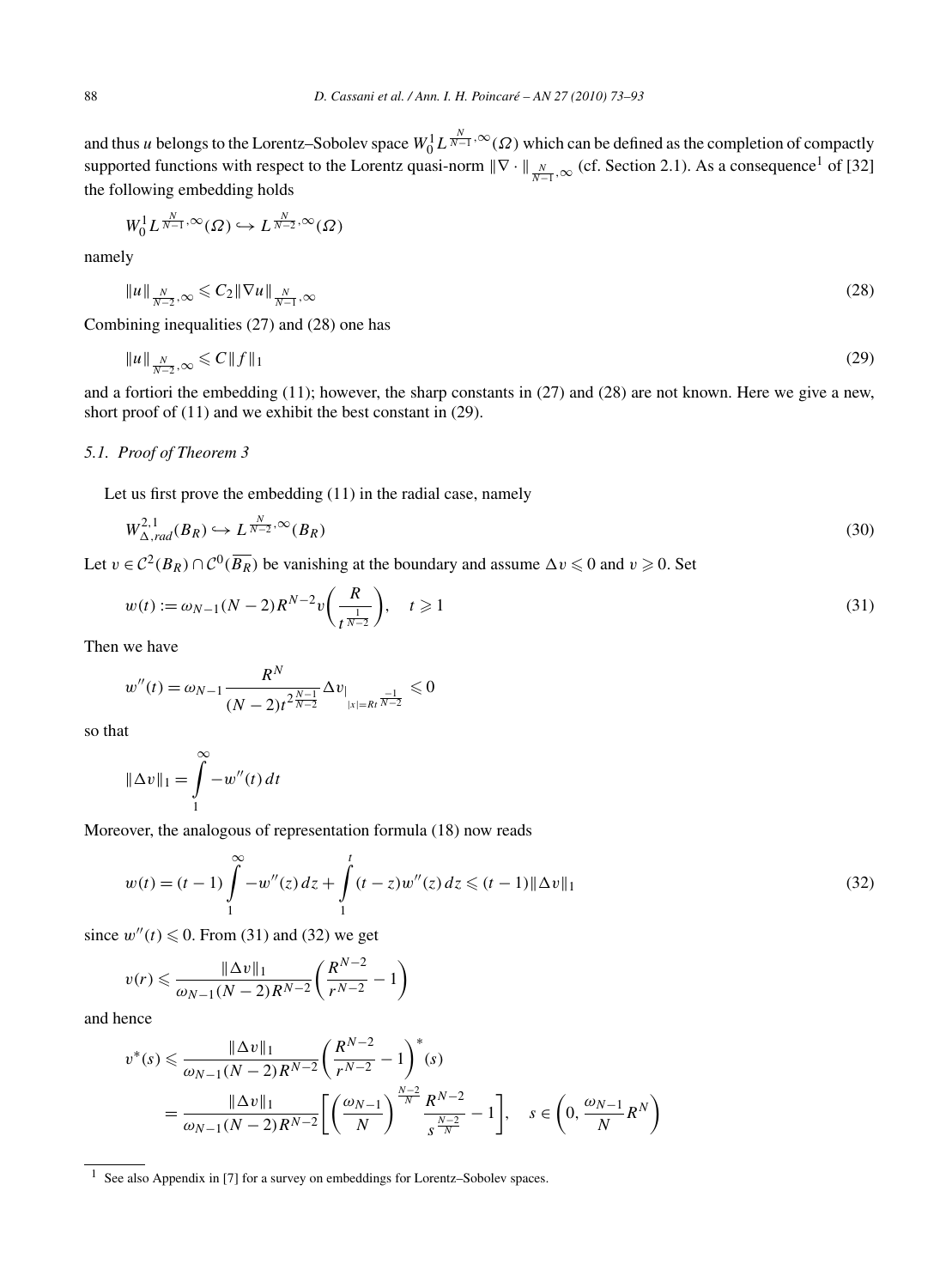Therefore,

$$
||v||_{\frac{N}{N-2},\infty} = \sup_{s \in (0,|\Omega|)} v^*(s) s^{\frac{N-2}{N}} \leq \frac{1}{\omega_{N-1}^{2/N} (N-2) N^{\frac{N-2}{N}}} ||\Delta v||_1
$$

which yields (30). To pass from non-negative, super-harmonic and radial functions to the general case one may proceed exactly as in 3.2 by using the Talenti comparison principle. It remains to show that the constant appearing in (33) is actually sharp. We achieve this by means of the following sequence

$$
u_n(r) := \frac{1}{\omega_{N-1}(N-2)R^{N-2}} w_n \left( \left( \frac{R}{r} \right)^{N-2} - 1 \right)
$$
\n(33)

where  $w_n$  is defined by (21). Then we have

$$
u'_{n}(r) = -\frac{1}{\omega_{N-1}r^{N-1}} w'_{n}\left(\left(\frac{R}{r}\right)^{N-2} - 1\right)
$$

$$
\Delta u_{n}(r) = \frac{(N-2)R^{N-2}}{\omega_{N-1}r^{2N-2}} w''_{n}\left(\left(\frac{R}{r}\right)^{N-2} - 1\right)
$$

so that  $u_n \in W^{2,1}_{\Delta}(B_R)$  and

$$
\|\Delta u_n\|_1 = \int_{0}^{\infty} |w''_n(t)| dt = 1
$$

Notice that the sequence  $u_n$  is radially decreasing, thus

$$
u_n^*(s) = u_n((sN/\omega_{N-1})^{1/N}) = \frac{1}{\omega_{N-1}(N-2)R^{N-2}} w_n\left(\left(\frac{\omega_{N-1}R^N}{Ns}\right)^{\frac{N-2}{N}} - 1\right)
$$

and we eventually evaluate

$$
||u_n||_{\frac{N}{N-2},\infty} = \sup_{s \in (0,\frac{\omega_{N-1}}{N}R^N)} u_n^*(s) s^{\frac{N-2}{N}} = \frac{1}{\omega_{N-1}(N-2)R^{N-2}} \sup_{s \in (0,\frac{\omega_{N-1}}{N}R^N)} w_n \left( \left( \frac{\omega_{N-1}R^N}{Ns} \right)^{\frac{N-2}{N}} - 1 \right) s^{\frac{N-2}{N}}
$$
  
= 
$$
\frac{1}{(N-2)N^{\frac{N-2}{N}} \omega_{N-1}^{2/N}} \sup_{t \in (0,\infty)} \frac{w_n(t)}{1+t} \to \frac{1}{(N-2)N^{\frac{N-2}{N}} \omega_{N-1}^{2/N}}
$$

as  $n \to \infty$  and the claim follows in the case  $\Omega = B_R$ . The case of a general bounded domain  $\Omega$  can be obtained as in the proof of Theorem 1.

#### *5.2. Proof of Corollary 4*

The proof easily follows by mimicking the proof of Corollary 2; we just remark that optimality can be achieved by using the sequence of functions  $\{u_n\}$  defined in (33). Indeed, let us set for simplicity

$$
\kappa_N := \frac{\omega_{N-1}}{[\omega_{N-1}(N-2)R^{N-2}]^{\frac{N}{N-2}}}
$$

We have

$$
\int_{B_R} |u_n|^{\frac{N}{N-2}} \Phi\left(|u_n|\right) dx = \frac{\kappa_N R^N}{N-2} \int_0^{+\infty} w_n^{\frac{N}{N-2}}(t) \Phi\left(w_n(t)\right) \frac{dt}{(t+1)^{\frac{2(N-1)}{N-2}}} \ge \frac{\kappa_N R^N}{N-2} \int_1^{2n} \left(\frac{t}{t+1}\right)^{\frac{2(N-1)}{N-2}} \frac{\Phi(t)}{t} dt
$$
\n
$$
\ge C \int_1^{2n} \frac{\Phi(t)}{t} dt \to \infty, \quad \text{as } n \to \infty
$$

since by hypothesis  $\Phi(t)/t$  is not integrable at infinity.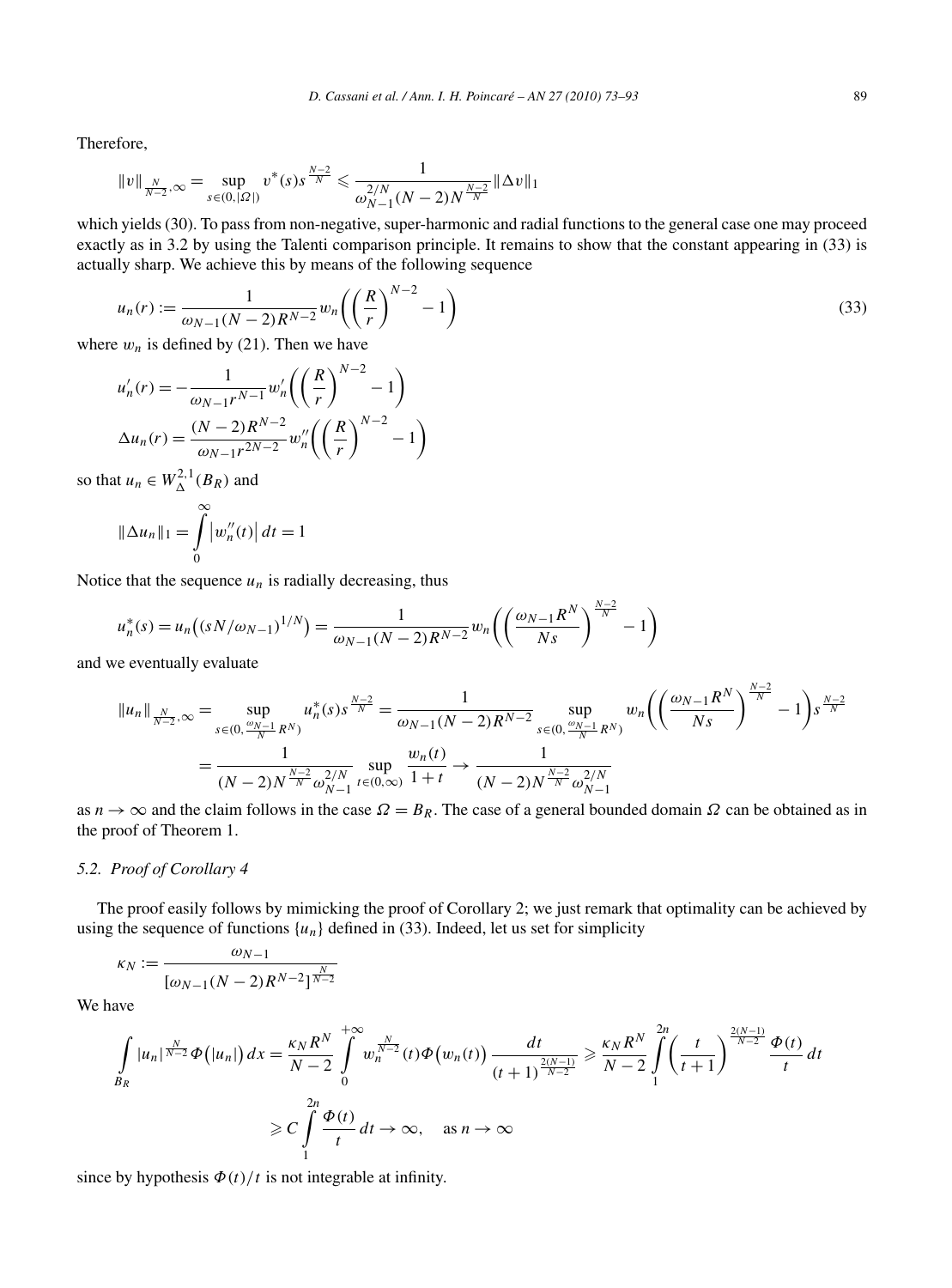#### *5.3. The case of compactly supported functions*

In this section we complete the proof of Theorem 5 by proving the sharp inequality (14) which we recall in the following

**Proposition 16.** Let  $\Omega$  be a bounded domain in  $\mathbb{R}^N$ ,  $N \geq 3$ . Then

$$
||u||_{\frac{N}{N-2},\infty} \leq \frac{1}{2\omega_{N-1}^{2/N}(N-2)N^{\frac{N-2}{N}}} ||\Delta u||_1, \quad N \geq 3
$$
\n(34)

*for all*  $u \in W^{2,1}_{\Delta,0}(\Omega)$ ,  $u \ge 0$ , or radially symmetric functions on  $\Omega$  containing the origin. Furthermore, the constant *appearing in* (34) *is the best possible for any domain.*

**Proof.** Let us consider just the radial version of (34) as to pass from the radially symmetric case to the more general case one may follow line by line, with obvious changes, the proof carried out in dimension two, namely Step 3 in the proof of Proposition 14. Let  $v \in C_0^2(B_R)$  and  $w(t)$  as in (31), so that  $w(1) = w'(1) = 0$  and

$$
\|\Delta v\|_1 = \int_{1}^{\infty} |w''(t)| dt
$$

Moreover, since also  $w'(1) = w'(\infty) = 0$  one has

$$
2|w'(t)| \leq \int_{t}^{+\infty} |w''(z)| dz + \int_{1}^{t} |w''(z)| dz = ||\Delta v||_{1}
$$

hence

$$
\left|w(t)\right| \leqslant \int\limits_{1}^{t} \left|w'(s)\right| ds \leqslant \frac{t-1}{2} \|\Delta v\|_{1}
$$

Therefore

$$
|v(r)| \leq \frac{\|\Delta v\|_1}{2\omega_{N-1}(N-2)R^{N-2}} \left(\frac{R^{N-2}}{r^{N-2}}-1\right)
$$

and thus

$$
v^*(s) \le \frac{\|\Delta v\|_1}{2\omega_{N-1}(N-2)R^{N-2}} \bigg[ \bigg(\frac{\omega_{N-1}}{N}\bigg)^{\frac{N-2}{N}} \frac{R^{N-2}}{s^{\frac{N-2}{N}}} - 1 \bigg], \quad s \in \left(0, \frac{\omega_{N-1}}{N} R^N\right)
$$

Finally we get

$$
||v||_{\frac{N}{N-2},\infty} = \sup_{s \in (0,|\Omega|)} v^*(s) s^{\frac{N-2}{N}} \leq \frac{1}{2\omega_{N-1}^{2/N} (N-2) N^{\frac{N-2}{N}}} ||\Delta v||_1
$$

The fact that the constant in (34) cannot be replaced by any other smaller one, it is readily seen by considering the extremal sequence

$$
v_n(r) := \frac{1}{\omega_{N-1}(N-2)R^{N-2}} z_n \left( \left( \frac{R}{r} \right)^{N-2} - 1 \right)
$$

where  $z_n$  is defined in (25); this concludes the proof of Theorem 5.  $\Box$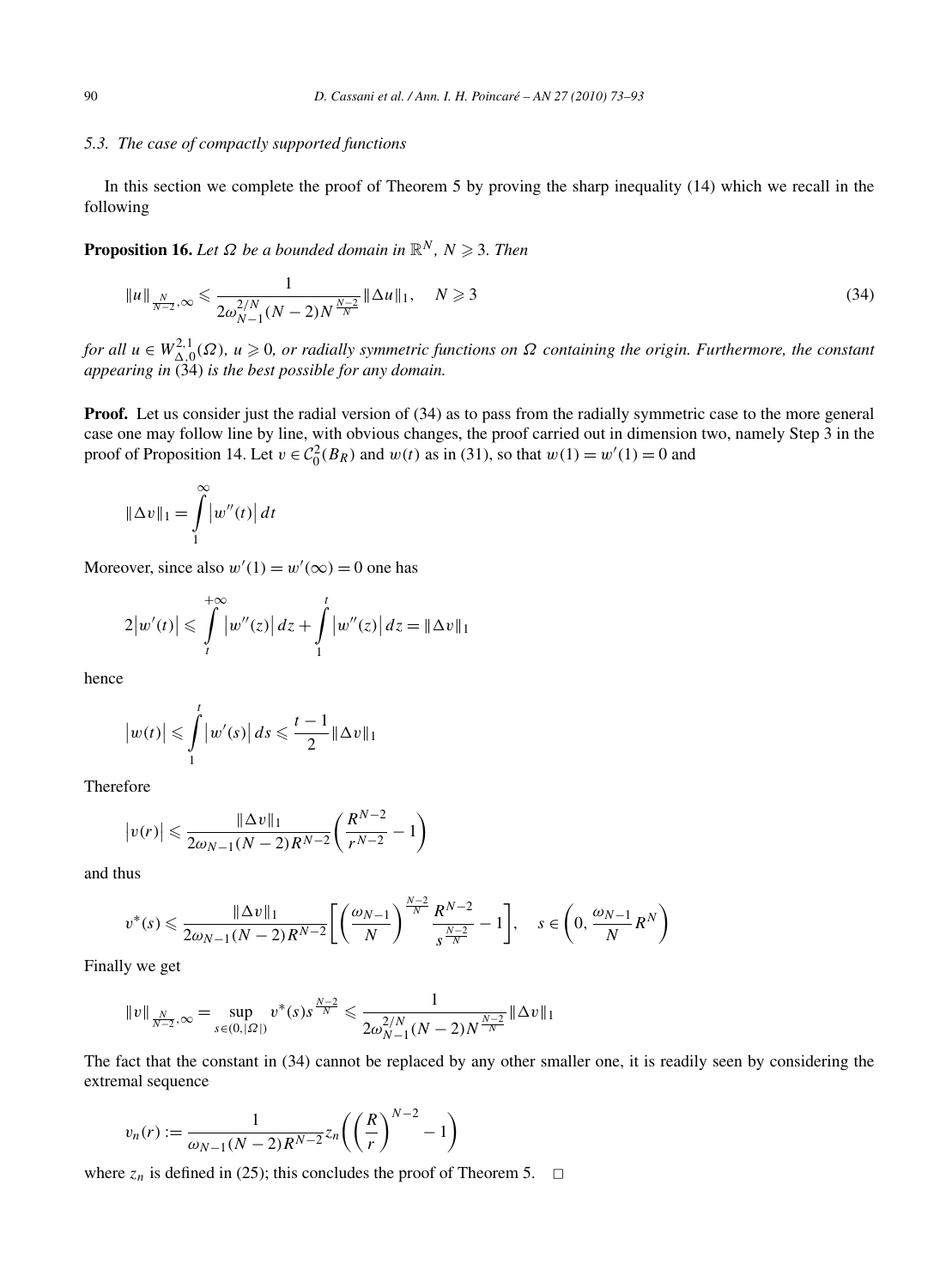### **6. Final remarks**

**Remark 17.** As mentioned in the introduction, differently from the higher dimensional case, in dimension  $N = 2$ the knowledge of the best constant in the embedding  $W_{\Delta}^{2,1}(\Omega) \hookrightarrow L_{exp}(\Omega)$  enables us to improve the Brezis–Merle a priori estimate (7), as established in Corollary 2. In particular, the  $L_{exp}(\Omega)$  membership of a function in  $W^{2,1}_\Delta(\Omega)$ yields a stronger summability property than (7), as highlighted in the next straightforward calculation:

$$
\int_{\Omega} e^{\frac{\alpha |u|}{\|\Delta u\|_1}} dx = \int_{0}^{|\Omega|} e^{\frac{\alpha u^*}{\|\Delta u\|_1}} dt \leq \int_{0}^{|\Omega|} e^{\frac{\alpha \|u\|_{L\exp} (1 + \log \frac{|\Omega|}{t})}{\|\Delta u\|_1}} dt = \int_{0}^{|\Omega|} (|\Omega| e)^{\frac{\alpha \|u\|_{L\exp}}{\|\Delta u\|_1}} \frac{1}{t^{\frac{\alpha \|u\|_{L\exp}}{\|\Delta u\|_1}}} < \infty, \quad \text{if } \alpha < 4\pi
$$
 (35)

by inequality (9). Observe that from D.R. Adams' result (4), in the case  $p = \frac{N}{2} > 1$  the exponential integrability condition (4) gives a better result than the corresponding  $L_{exp}$  maximal integrable growth, by arguing as in (35); in fact, in this case the extremal value  $\beta_0$  (which plays the role of  $4\pi$  in (35)) is achieved!

**Remark 18.** As remarked in [13], in our notation functions belonging to the space  $W^{2,1}_\Delta(\Omega)$  enjoy the stronger integrability condition (cf. (15))

$$
\int_{\Omega} e^{\lambda |u|} dx < \infty, \quad \forall \lambda > 0
$$

This class of functions equipped with the norm  $\|\cdot\|_{L_{exp}}$  turns out to be a strictly smaller space than  $L_{exp}(\Omega)$ , and is called Lorentz–Zygmund space  $L_0^{\infty\infty}(\log L)^{-1}$  or simply the Zygmund space  $Z_0^1$ ; see [10]. As a consequence, all the results derived so far still hold with the target space  $Z_0^1$  in place of  $L_{exp}$ .

**Remark 19.** It is worth to point out that our extremal sequences have a pointwise limit which does not lie within the space  $W^{2,1}_\Delta(\Omega)$ ; this reflects somehow the lack of reflexivity for which the space is not complete with respect to the weak topology. For example, consider in dimension two the sequence  $\{u_n\}$  defined in (22) and which satisfies

$$
u_n \to u_0(r) = -\log r
$$
, as  $n \to \infty$ 

in  $W_0^{1,1}(B)$  but  $u_0 \notin W_\Delta^{2,1}(B)$ , since  $-\Delta u_0 = \delta_0$ . Indeed notice that  $u_0$  is the fundamental solution for the Laplace operator in the unit ball. Nevertheless, for any  $\phi \in C_0^{\infty}(\Omega)$  one has

$$
\int_{\Omega} \nabla u_0 \nabla \phi \, dx = \phi(0)
$$

so that  $\Delta u_0$  actually defines a measure with bounded variation on  $\Omega$ , namely  $\Delta u_0 \in M_b(\Omega)$ . Hence,

$$
u \in BL(\Omega) := \left\{ u \in W_0^{1,1}(\Omega) : \Delta u \in M_b(\Omega) \right\}
$$

Denoting by  $|\cdot|_T$  the total variation, the embedding  $W_\Delta^{2,1}(\Omega) \hookrightarrow L_{exp}(\Omega)$  can be extended to the space  $BL(\Omega)$  where the following inequality holds

$$
||u||_{L_{exp}} \leqslant \frac{1}{4\pi} |\Delta u|_T \tag{36}
$$

moreover, the best constant in  $(36)$  is attained by the function  $u<sub>0</sub>$ , as one can easily check.

**Remark 20.** An explicit example of function satisfying Corollary 2 is given by

$$
\Phi(s) = \frac{1}{(1+s)^{\alpha}}, \quad \alpha > 1
$$

so that

$$
\sup_{\substack{u \in W_{\Delta}^{2,1}(\Omega) \\ \|\Delta u\|_1 = 1}} \int_{\Omega} \frac{e^{4\pi |u|}}{(|u| + 1)^{\alpha}} dx \leq C_{\alpha} |\Omega|, \quad \forall \alpha > 1
$$
\n(37)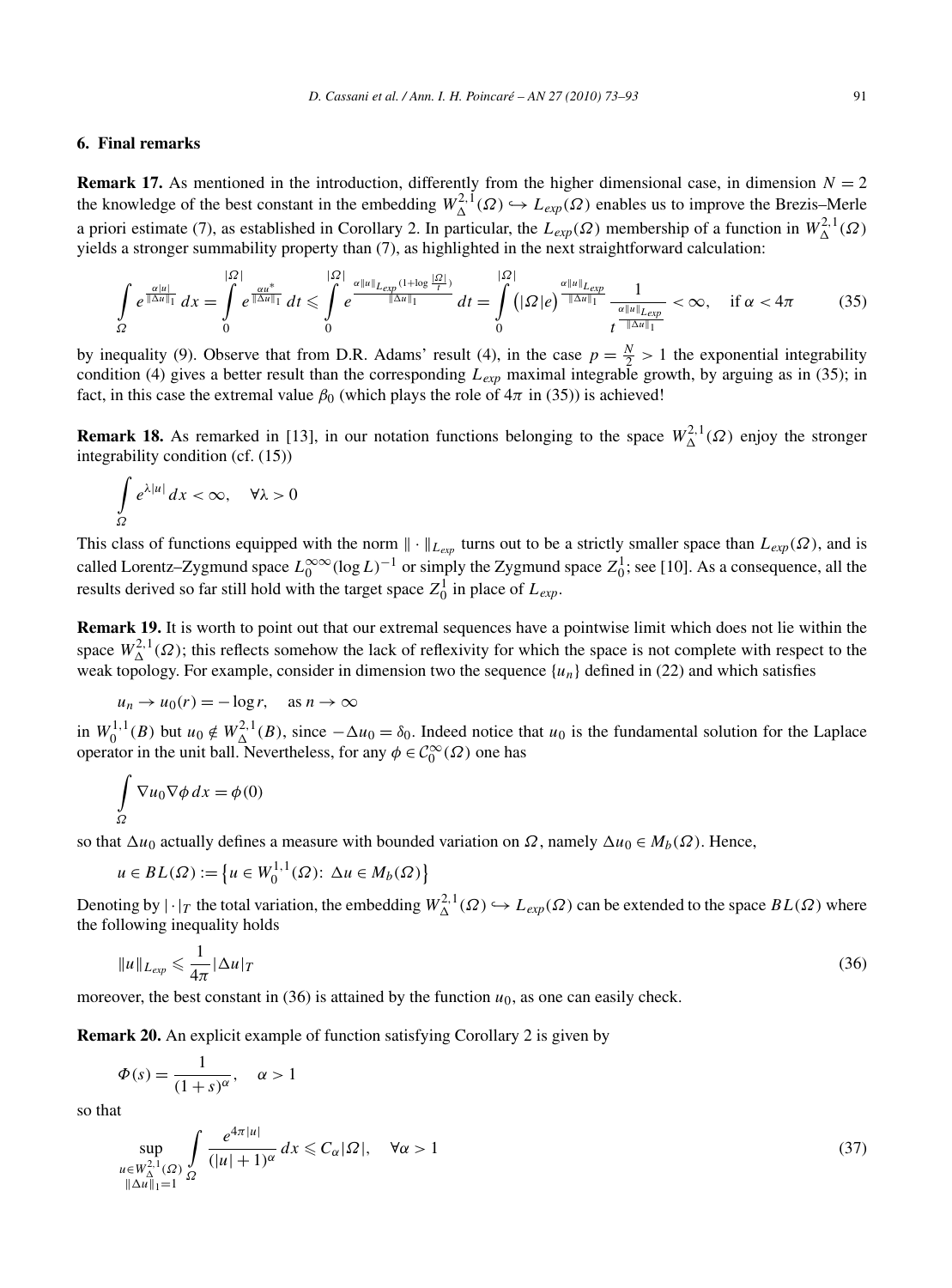If  $\alpha = 1$  in (37), we can choose

$$
\Phi(s) = \frac{1}{(1+s)[1 + \log(1+s)]^{\alpha_1}}, \quad \alpha_1 > 1
$$

and more in general one may keep on adding additional corrections by the following iterative procedure: define for any  $t \geqslant 0$ 

$$
\begin{cases} \log_0(t) = t + 1 \\ \log_n(t) = \log\left(1 + \log_{n-1}(t)\right), \quad n \ge 1 \end{cases}
$$

and then define

$$
\begin{cases} g_1(t) := \log_0 t = 1 + t \\ g_n(t) := g_{n-1}(t) \cdot \left(1 + \log_{n-1}(t)\right), \quad n \ge 2 \end{cases}
$$

It is easy to verify that, for any  $n \geq 2$  and  $\alpha > 1$ , the function

$$
\Phi_{n,\alpha}(t) := g_{n-1}(t)(1 + \log_n t)^{\alpha}
$$

satisfies the hypotheses of Corollary 2, hence

$$
\sup_{\substack{u \in W_{\Delta}^{2,1}(\Omega) \\ \|\Delta u\|_1 = 1}} \int_{\Omega} \frac{e^{4\pi |u|}}{g_{n-1}(|u|)(1 + \log_n |u|)^\alpha} dx \leq C_\alpha |\Omega|, \quad \forall \alpha > 1
$$

We merely mention that explicit examples in the spirit of the above, can be given also in the context of Corollaries 4 and 6.

#### **References**

- [1] D.R. Adams, A sharp inequality of J. Moser for higher order derivatives, Ann. of Math. 128 (1988) 385–398.
- [2] R.A. Adams, Reduced Sobolev inequalities, Canad. Math. Bull. 31 (1988).
- [3] R.A. Adams, J.J.F. Fournier, Sobolev Spaces, second ed., Pure Appl. Math., vol. 140, Elsevier, 2003.
- [4] S. Agmon, A. Douglis, L. Nirenberg, Estimates near the boundary for solutions of elliptic partial differential equations satisfying general boundary conditions I, Comm. Pure Appl. Math. 12 (1959) 623–727.
- [5] A. Alvino, Sulla disuguaglianza di Sobolev in spazi di Lorentz, Boll. Unione Mat. Ital. 14 (1977) 148–156.
- [6] A. Alvino, V. Ferone, G. Trombetti, Estimates for the gradient of solutions of nonlinear elliptic equations with *L*<sup>1</sup> data, Ann. Mat. Pura Appl. 178 (2000) 129–142.
- [7] A. Alvino, P.L. Lions, G. Trombetti, On optimization problems with prescribed rearrangements, Nonlinear Anal. 13 (1989) 185–220.

[8] P. Bénilan, L. Boccardo, T. Gallouët, M. Pierre, J.L. Vazquez, An *L*1-theory of existence and uniqueness of solutions of nonlinear elliptic equations, Ann. Sc. Norm. Super. Pisa Cl. Sci. 22 (1995) 241–273.

- [9] J. Bastero, M. Milman, F.J. Ruiz Blasco, A note on *L(*∞*,q)* spaces and Sobolev embeddings, Indiana Univ. Math. J. 52 (2003) 1215–1230.
- [10] C. Bennett, K. Rudnick, On Lorentz–Zygmund spaces, Dissertationes Math. 175 (1980) 1–72.
- [11] C. Bennett, R. Sharpley, Interpolation of Operators, Pure Appl. Math., vol. 129, Boston Academic Press, Inc., 1988.
- [12] L. Boccardo, Minimization problems with singular data, Milan J. Math. 74 (2006) 265–278.
- [13] H. Brezis, F. Merle, Uniform estimates and blow-up behavior for solutions of −*-u* = *V (x)e<sup>u</sup>* in two dimensions, Comm. Partial Differential Equations 16 (1991) 1223–1253.
- [14] H. Brezis, W. Strauss, Semi-linear second order elliptic equations in *L*1, J. Math. Soc. Japan 25 (1973) 565–590.
- [15] H. Brezis, S. Wainger, A note on limiting cases of Sobolev embeddings, Comm. Partial Differential Equations 5 (1980) 773–789.
- [16] V.I. Burenkov, Sobolev Spaces on Domains, Teubner-Texte Math., vol. 137, B.G. Teubner, Stuttgart, 1998.
- [17] A. Cianchi, Higher-order Sobolev and Poincaré inequalities in Orlicz spaces, Forum Math. 18 (2006) 745–767.
- [18] A. Cianchi, Symmetrization and second order Sobolev inequalities, Ann. Mat. Pura Appl. 183 (2004) 45–77.
- [19] M. Cwikel, E. Pustylnik, Sobolev type embeddings in the limiting case, J. Fourier Anal. Appl. 4 (1998) 433–446.
- [20] D.E. Edmunds, D. Fortunato, E. Jannelli, Critical exponents, critical dimensions and the biharmonic operator, Arch. Ration. Mech. Anal. 112 (1990) 269–289.
- [21] D.E. Edmunds, R. Kerman, L. Pick, Optimal Sobolev imbeddings involving rearrangement-invariant quasinorms, J. Funct. Anal. 170 (2000) 307–355.
- [22] D. Gilbarg, N.S. Trudinger, Elliptic Partial Differential Equations of Second Order, Classics Math., Springer-Verlag, 1998.
- [23] K. Hansson, Imbedding theorems of Sobolev type in potential theory, Math. Scand. 45 (1979) 77–102.
- [24] V.P. Ill'n, Conditions of validity of inequalities between *Lp*-norms of partial derivatives of functions of several variables, Proc. Steklov Inst. Math. 96 (1968) 259–305.